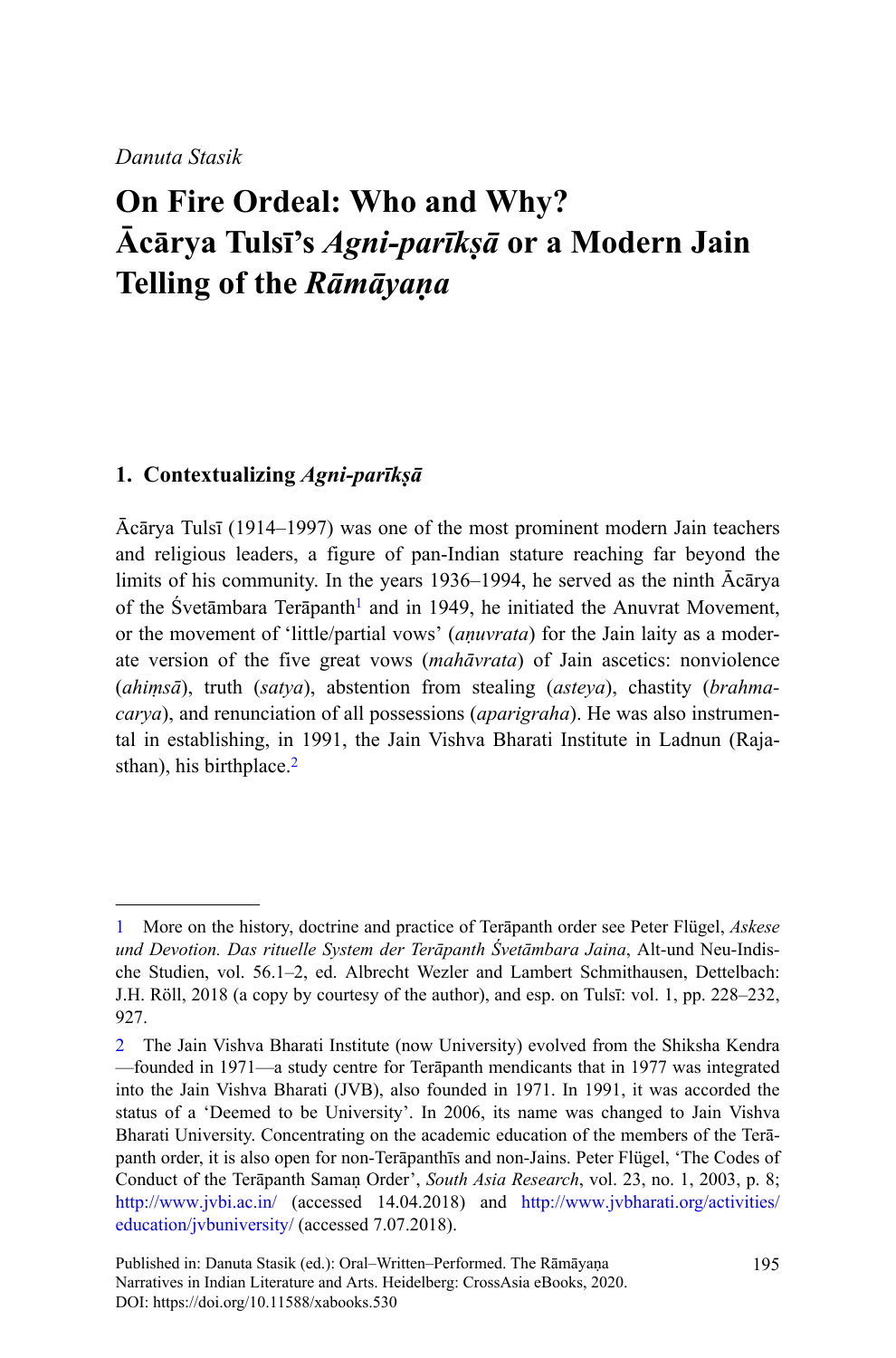Tulsī is the author of many works not only on the doctrine and practice of Jainism but also of literary texts,<sup>3</sup> one of which is his *Agni-parīkṣā* (1961)<sup>4</sup>, a poem written in Hindi that focuses on Sītā and events related to her banishment by Rām. It is based on the tradition of Vimalasūri's *Paümacariya*, 5 written in Jain Māhārāṣṭrī Prakrit (?478 AD<sup>6</sup>). This tradition was continued by later Jain authors, with different narrative and/or doctrinal alterations, in Sanskrit, e.g. by Ravisena (7th century) and Hemacandra (12th century), in Apabhramśa by Svayambhūdeva (8th century) and in Rajasthani Hindi by Keśrāj (17th century) in his *Rām-yaśo-rasāyan-rās* that has proven very popular in Sthānakavāsī and Terāpanthī Jain communities and is said to have wielded a major influence on Tulsī<sup>7</sup>

The pedigree of Tulsī's poem should also be sought in Jain narratives about the lives of outstanding characters. Sherry Fohr, in her book on Jainism<sup>8</sup>, points to the popularity of these narratives, noting that they help explicate 'some basic Jain values, beliefs, and practices through its narrative tradition. (…) Narratives about those who are considered heroic and/or spiritually accomplished often provide models for culturally and religiously successful action in the world', and she further adds that 'Jainism is unusual in South Asia [as] the only religion in which there is an entire genre of narratives that provides paradigms of ideal religiosity for both laywomen and nuns'.<sup>9</sup>

Sītā occupies a special place in Jain narratives such as *kathā*s or *caritra*s. This is consistent with the tradition of *satī*s, or virtuous women empowered with miraculous might stemming from their chastity, where Sītā is commonly recog-

<sup>3</sup> Many of them are available from the online library of the JVBI.

<sup>4</sup> Ācārya Tulsī, *Agni-parīkṣā*, ed. by Sāgarmal and Mahendrakumār 'Pratham', Dillī: Ātmārām eṇḍ Sans, 1961.

<sup>5</sup> Tulsī, *Agni-parīkṣā*, 1961, p. 12.

<sup>6</sup> *Paümacariya*'s dates range from the first to the fifth centuries AD; see John E. Cort, *Framing the Jina: Narratives of Icons and Idols in Jain History*, Oxford-New York: Oxford University Press, 2010, p. 50.

Śivāśaṅkar Trivedī, *Ācārya Śrī Tulsī kr̥t 'Agni-parīkṣā' kī agni-parīkṣā*, Sardārśahar: Śivāśaṅkar Trivedī, Srjan-Cetnā, 1970, p. 42. For *Rām-yaśo-rasāyan-rās see e.g.* Jyoti Prasad Jain (ed.), Muni Keśrāj krt sacitr Rām-yaśo-rasāyan-rās jain Rāmāyan/The Illus*trated Manuscript of Jaina Ramayana*, Arrah: Sree Dev Kumar Jain Oriental Research Institute, [1990].

<sup>8</sup> Sherry Fohr, *Jainism. A Guide for the Perplexed*, London-New York: Bloomsbury Academic, 2015.

<sup>9</sup> Fohr, *Jainism*, p. 2.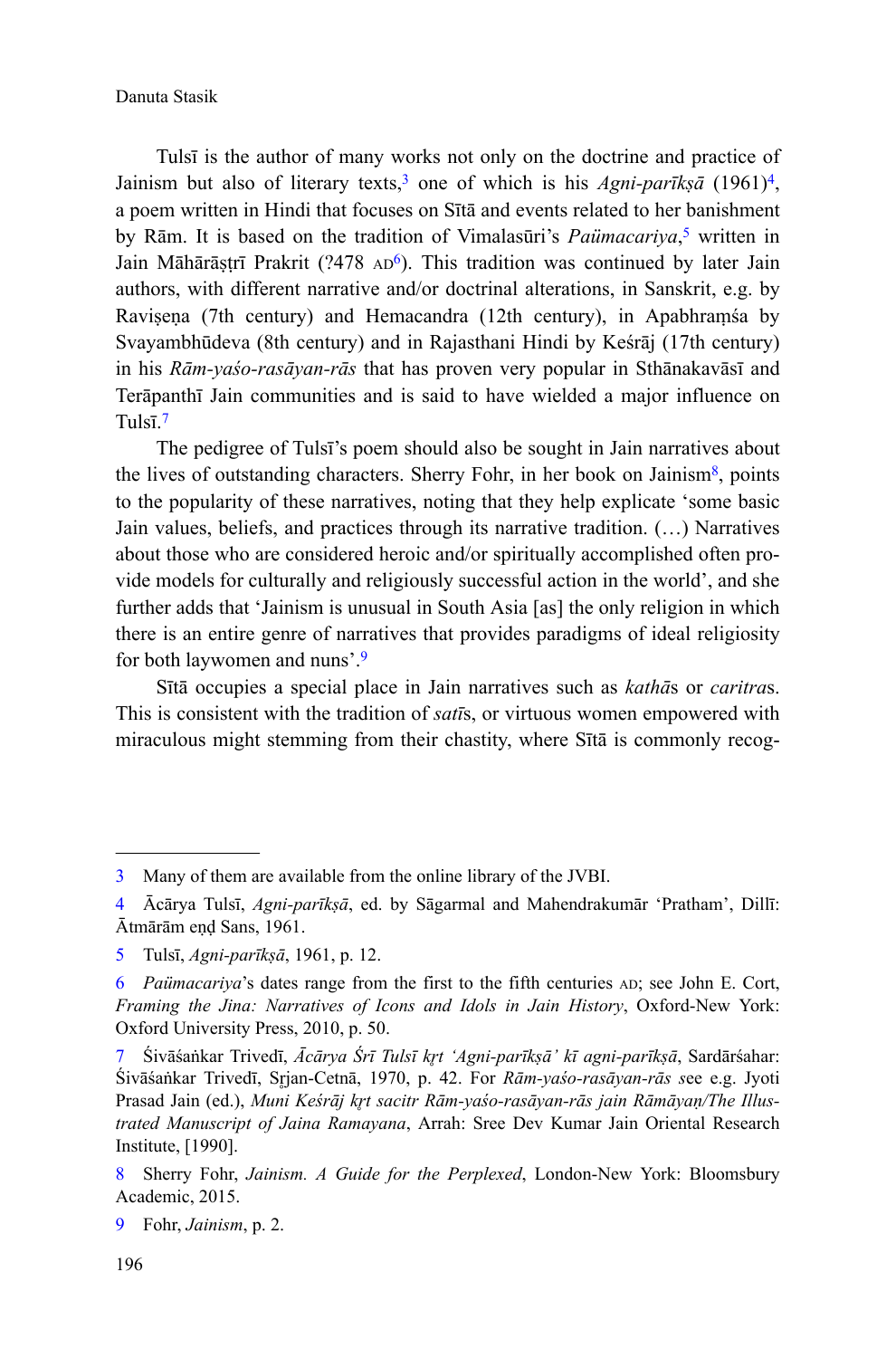nized as one of the sixteen *mahāsatīs* ('great virtuous women')<sup>10</sup>. Some of these *satī*-related stories fall within well-studied texts of 'Jain Universal Histories', such as Hemacandra's *Triṣaṣṭiśalākāpuruṣacaritra* devoting its considerable part to *mahāsatī* Sītā, as well as within independent *satī-*narratives, most of which have yet to be studied or reconsidered, such as the anonymous Sanskrit *mahākāvya Sītācaritra* (n.d.), Bhuvanatuṅgasūri's *Sīyacariya* in Prakrit (? 14th century?, before the end of the 16th century), Samaysundar's Maru-Gurjar *Sītārāmcaupāī* (1631), or the mid-seventeenth-century Braj Bhāṣa *Sītācarit* by Rāmcand Bālak (1657).<sup>11</sup>

The above-mentioned texts had a more or less direct bearing on Tulsī's *Agni-parīkṣā* that published in book form by a well-known Delhi publisher (Atmaram and Sons) was in fact intended to reach an audience much larger than the Jain community. It is also worth mentioning here that the Jain *satī*-narratives are still told by Jain renouncers in sermons to laypeople, $12$  which—as we shall see further in this paper—also fell into the lot of *Agni-parīkṣā*, a modern poem and not a traditional *satī*-narrative.

Concluding this short introduction, we can say that *Agni-parīkṣā* belongs to this thriving current of pan-Indian *Rāmāyaṇa* narratives in which Sītā is not only given special importance but also has a fully fledged narrative subjectivity and acts in her own right as the main character. In this context, it seems noteworthy that especially in the later phase of the early modern period, outside the Jain lore, works of this kind have become of special significance in Mithilā, the birthplace of Sītā-Maithilī, in the form of *Sītāyān*s exemplified by such works as the eight-

<sup>10</sup> The lives and deeds of *mahsatī*s are recorded both in Jain canonical and non-canonical literature which documents their transition from pious laywomen to nuns. For more see Manisha Sethi, 'Chastity and Desire: Representing Women in Jainism', *South Asian History and Culture* 2009, vol. 1, no. 1, p. 45. Nalini Balbir lists the following sixteen mahsatīs: Brāhmī, Sundarī, Candanbālā, Rājīmatī, Draupadī, Kausalyā, Mrgāvatī, Sulasā, Sītā, Damayantī, Śivādevī, Kuntī, Subhādrā, Celanā, Prabhāvatī, Padmāvatī; eadem, 'Women in Jainism in India', in *Women in Indian Religions*, ed. Arvind Sharma, Delhi: Oxford University Press, 2002, p. 82; cf. M. Whitney Kelting, 'Thinking Collectively about Jain Satīs: The Uses of Jain Satī Name Lists', in *Studies in Jaina History and Culture. Disputes and Dialogues*, Routledge, ed. Peter Flügel, London-New York 2006, esp. pp. 181, 191–192 and Fohr, *Jainism*, p. 56. The most venerated of them is Candanbālā, who was ordained by Mahāvīra as the first Jain nun.

<sup>11</sup> For the dates of these works and more on Sītā-related *kathā*s or *caritra*s see Adrian Plau, 'The Deeds of Sītā. A Critical Edition and Literary Contextual Analysis of the *Sītācarit* by Rāmcand Bālak', PhD Dissertation, SOAS, University of London, 2018, eg. pp. 10, 29, 42, 85–87. See also his paper 'Vernacular Jain *Rāmāyaṇa*s as *Satī*-*Kathā*s: Familiar Structure, Innovative Narrative' in this volume (p. 177–193).

<sup>12</sup> Fohr, *Jainism*, p. 56.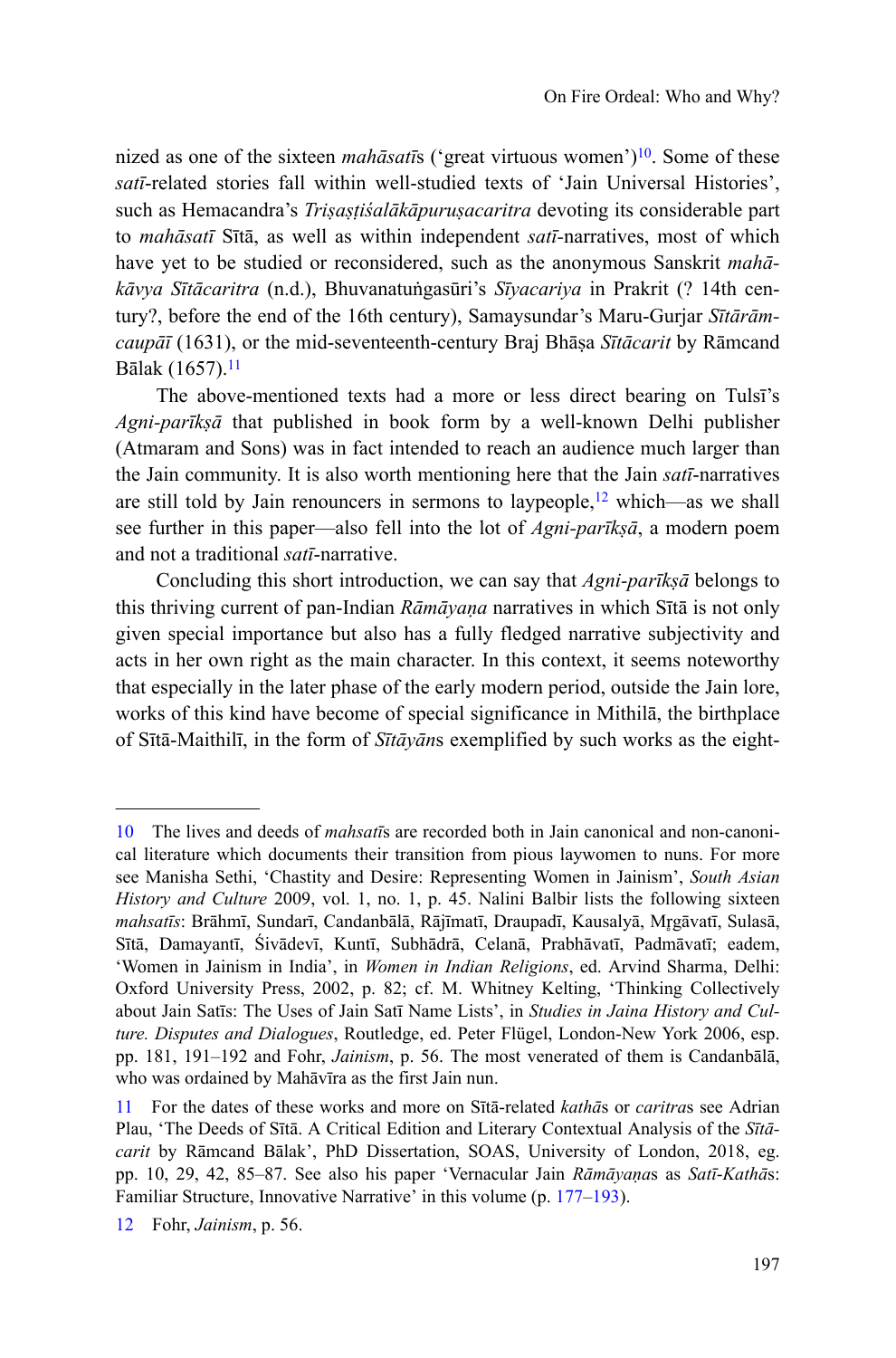eenth-century Maithilī poem by Rāmpriyāśaraṇ<sup>13</sup> a *mahant* from Janakpur, or *Sītāyān* by Vaidyanāth Mallik 'Vidhu'—an entirely contemporary epic, which won the Sahitya Akademi Award in 1976.<sup>14</sup>

In the discussion of Tulsī's *Agni-parīkṣā* that is based on the tradition of Vimalasūri, it is essential that one is aware of the most specific features of this tradition as they translate into the narrative and the functions of its protagonists. The main characters here are: Padma, or Rāma, Laksmana and Rāvana. They represent one of the nine triadic configurations of *baladeva*s—*vāsudeva*s—*prativāsudeva*s who appear in each time cycle and belong to the group of 63 great illustrious men (*triṣaṣṭiśalākāpuruṣa*). Padma-Rāma is the eighth *baladeva*, Lakṣmaṇa—the eighth *vāsudeva*, and Rāvaṇa—the eighth *prativāsudeva*. The actual opponents are Lakṣmaṇa and Rāvaṇa—Rāvaṇa dies at the hands of Lakṣmaṇa. After Lakṣmaṇa's death, Rāma becomes a Jain monk, attains perfect knowledge and later receives liberation, becoming a *siddha puruṣa*. Lakṣmaṇa, before he can be liberated, has to go to hell (the fourth one) as killing Rāvaṇa meant renouncing *ahimsā*. Rāvana suffered the same fate as Laksmana, although he went to the third hell, as he could not control his passion for Sītā, someone else's wife. They are ethically and narratively both doomed to each other in consecutive births but finally achieve liberation. From the theological and ethical point of view, Rāma is the most important in this triad—it is only he who, as a model of Jain *dharma*, achieves liberation immediately after death, while Laksmana and Rāvana must wait with liberation until their next birth, having broken the laws of *dharma*. Sītā, in turn, becomes a Jain nun and devotes herself to terrible mortifications after which she is reborn in the twelfth, of sixteen, heaven (*devlok*). Significantly, it is her power (of chastity) that helps Lakṣmaṇa and Rāvana achieve liberation.<sup>15</sup>

<sup>13</sup> Rāmpriyāśaraṇ, *Śrī Sītāyāṇ*, Janakpur: Janakpur: Udyog Vāṇijya Saṅgh, 1994, pp. iv–v.

<sup>14</sup> Vaidyanāth Mallik 'Vidhu', *Sītāyān: mahākāvya (maithili sāhitya kā utkrst granth)*, Rājanagar: Sītāyān Prakāśan, 2031 (1974); Mohan Lal (ed.), *Encyclopaedia of Indian Literature: Volume 5—Sasay to Zorgot*, Delhi: Sahitya Akademi, 1992, pp. 4114–4115. There is a number of other works focused on Sītā in different languages which could be mentioned here, such as K.R. Srinivasa Iyengar's *Sitayana: Epic of the Earth-Born in English* (Madras: Samata, 1987) or more recent Vayu Naidu's *Sītā's Ascent* (New Delhi: Penguin Books, 2012), both in English.

<sup>15</sup> Cf. V.M. Kulkarni, 'Jain Rāmāyaṇas and Their Source', in *The Ramayana Tradition in Asia*, ed. Raghavan, Delhi: Sahitya Akademi, 1980, pp. 226–241; V.M. Kulkarni, *The Story of Rāma in Jain Literature as Presented by the Śvetāmbara and Digambara Poets in the Prakrit, Sanskrit and Apabhraṁśa Languages*, Ahmedabad: Saraswati Pustak Bhandar, 1990; K.R. Chandra, *A Critical Study of Paumacariyaṁ*, Vaishali: Research Institute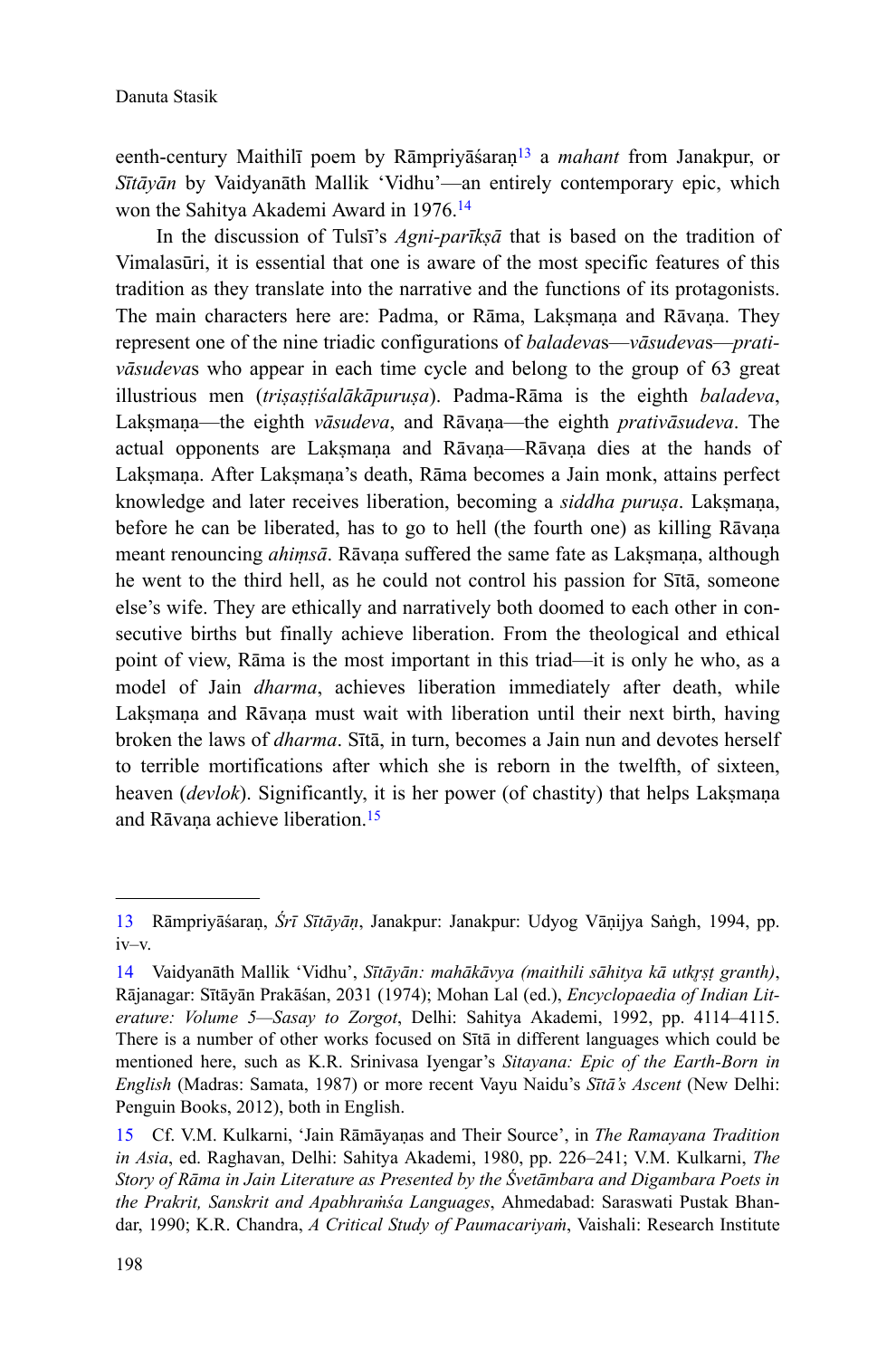This role of Sītā draws our attention to the fact that the Jainism of the Śvetāmbara denomination came—increasingly over time—to consider women as independent subjects on the spiritual path. Although they stand lower in the community hierarchy, they have a chance to renounce their secular life and attain liberation. Śvetāmbaras, unlike Digambaras, maintain that the nineteenth *tīrthaṅkara*, Māllīnātha, was a woman.<sup>16</sup> It is observed by scholars that, apparently, nudity as a fundamental concept associated with the ascetic Digambara path added to the non-subjective status of nuns in their community and deprived them of the possibility of liberation, which is possible only in the next incarnation, if they are reborn a man. Interestingly, in terms of numbers women dominate Jain monastic communities.<sup>17</sup>

# **2.** *Agni-parīkṣā***: An Overview**

*Agni-parīkṣā* was composed in 1960 during *cāturmās*18 in Rajnagar, in Rajasthan, in an aftermath of *cāturmās* spent in Calcutta and a long walk back to Rajasthan. Tulsī would work on the poem until late at night after the evening prayers. He was assisted by two monks—one of them (Sāgarmal), thanks to his ability to write in the dark, noted down the poem, and the other one (Sohanlāl Sethiya) supported Tulsī with his excellent memory.<sup>19</sup>

of Prakrit, Jainology and Ahimsa, 1970, pp. 252–265; Eva De Clercq, 'Jain Rāmāyaṇas', [http://www.jainpedia.org/themes/principles/sacred-writings/other-writings/jain-ramayanas](http://www.jainpedia.org/themes/principles/sacred-writings/other-writings/jain-ramayanas.html) [.html](http://www.jainpedia.org/themes/principles/sacred-writings/other-writings/jain-ramayanas.html) (accessed 8.04.2018) and [http://nileshpatni.blogspot.com/2017\\_05\\_09\\_archive.html](http://nileshpatni.blogspot.com/2017_05_09_archive.html) (accessed 27.06.2017).

<sup>16</sup> Flügel, *Askese und Devotion*, vol. 56.2, pp. 426–427 and Cort, *Framing the Jina*, p. 289, note 5.

<sup>17</sup> For numbers see Flügel, *Studies in Jaina History and Culture*, chapter 'Demographic Trends in Jaina Monasticism', pp. 312–398, esp. tables on pp. 322–323 and Balbir, p. 88.

<sup>18</sup> *Cāturmās*—'four months' during rainy season when Jains fast, observe austerities, take different vows, e.g. of silence or of abstaining from favourite items and/or activities, listen to religious sermons etc. It begins on the eleventh day of the light half of the month of *āṣāṛh*, known as *śayanī ekādaśi* (e.g. in 2018, it fell on 23 July), and ends on the eleventh day of the light half of the month of *kārttik* (in 2018, *prabodhinī ekādaśi* fell on 19 November). For itinerant monks—and as Fohr notes (*Jainism*, p. 27) 'the tradition of itinerancy (…) is still preserved today from earlier periods of Jainism'—*cāturmās* means the four-month rainy season retreat, when they have to stay the entire period in one place; they devote a lot of time to teaching and giving sermons not only to the lay Jain community but also to the local public. It is said that during his lifetime Ācārya Tulsī covered over 70,000 km, walking on foot.

<sup>19</sup> Tulsī, *Agni-parīkṣā*, 1961, p. 17 and Lalwani, p. 127.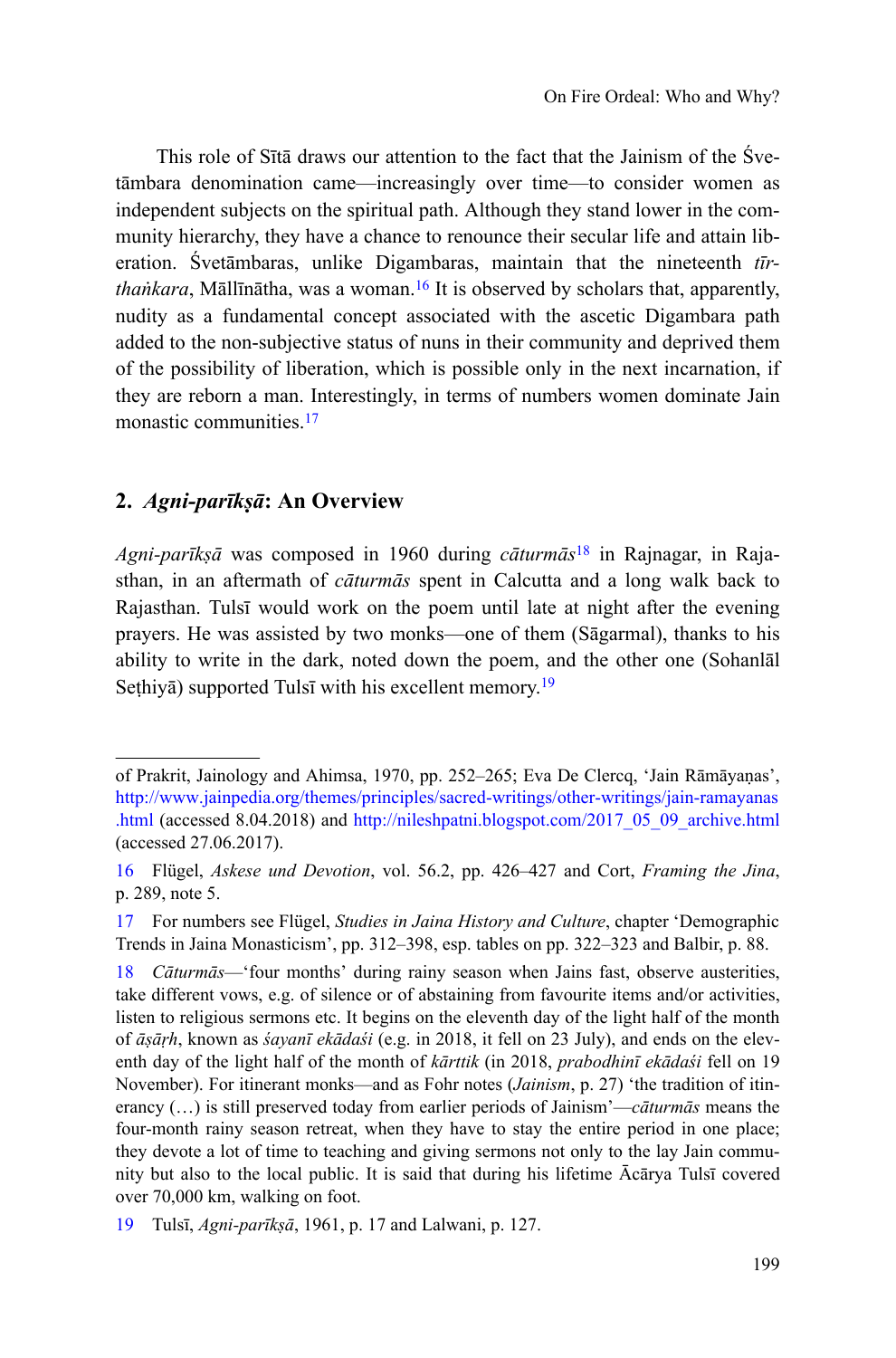The immediate reason behind writing the poem, of which we learn from its second 1972 edition.<sup>20</sup> were Tuls<sup> $\bar{r}$ </sup>'s many years of attempts to understand how mere gossip, the words of one person, a washerman (*dhobī*), might have caused Rām, the paragon of equanimity (*samatva*), to banish *mahāsatī* Sītā. In the Jain *Rāmāyaṇa*s, Tulsī found the answer that it must have been a large conspiracy, the source of which was *antaḥpur* in Rām's palace, or the female apartments and those who lived there.

The poem was first published in 1961 with an introduction written by the editor Mahendra Kumar 'Pratham', one of the two editors (*sampādak*) of the poem; the other editor was the above-mentioned *muni* Sāgarmal (NB: there was also an editor-in-chief (*prabandh sampādak*) of this version—Sohanlāl Bāfṇā). Mahendra Kumar 'Pratham' devotes some fifteen pages to different versions of the *Rāmāyaṇa* and briefly discusses the differences between tellings of the mainstream Hindu tradition, on the one hand, and Jain (as well as Buddhist) tellings, on the other hand, underlining that Tulsī's poem is derived from and based on the tradition of Vimalasūri's *Paümacariya*. The editor also draws the attention of the potential poem's audience to Maithilīśaran Gupta's *Sāket*<sup>21</sup> as a source of narrative inspiration, pointing up to the fact that *Agni-parīkṣā* begins exactly where *Sāket* ends—with Rām's return to Ayodhyā<sup>22</sup> as well as to the closeness of both works with regard to their structure and style of language. It is worth noting here that this introduction is missing from the second edition of the poem published in 1972.<sup>23</sup>

*Agni-parīkṣā*<sup>24</sup> is preceded with a blessing stanza (*maṅgalācaraṇ*) in which Rām is addressed as a Jain saint, 'an omniscient being (…) "worthy of worship"'<sup>25</sup> (*arhan*): 'Hail, auspicious, supreme lord, *arhan Ātmārām!*'.<sup>26</sup> The titles of the following eight cantos of the poem clearly indicate their narrative content.

<sup>20</sup> Ācārya Tulsī, *Agni-parīkṣā*, Cūrū: Ādarś Sāhitya Saṅgh, 1972, p. 6.

<sup>21</sup> For more on the composition of this prominent Hindi poem, published in1932, see Danuta Stasik, *The Infinite Story. The Past and Present of the Rāmāyaṇas in Hindi*, New Delhi: Manohar, 2009, pp. 176–188.

<sup>22</sup> *Śrī Maithilīśaraṇ Gupta kā mahākāvya 'Sāket' Ayodhyāgaman ke prasaṅg par pūrṇ hotā hai aur Ācārya Tulsī kā yah pratīt kāvya 'Agni-parīkṣā' isī prasaṅg se ārambh hotā hai*; Tulsī, *Agni-parīkṣā*, 1961, pp. 12–13.

<sup>23</sup> In this edition, unlike in the first one, there is also no mention of the editors.

<sup>24</sup> All references in this section are to the 1961 version of the poem.

<sup>25</sup> See e.g. the entry *arhat* in *Jainpedia*'s 'Glossary': [http://www.jainpedia.org/](http://www.jainpedia.org/resources/glossary/contaggedpage/2.html) [resources/glossary/contaggedpage/2.html](http://www.jainpedia.org/resources/glossary/contaggedpage/2.html) (accessed 7.07.2018).

<sup>26</sup> *jay maṅgalmay param prabhu, / arhan Ātmārām*; Tulsī, *Agni-parīkṣā*, 1961, p. 2. This may also be read as referring to the name of the founder of this publishing house.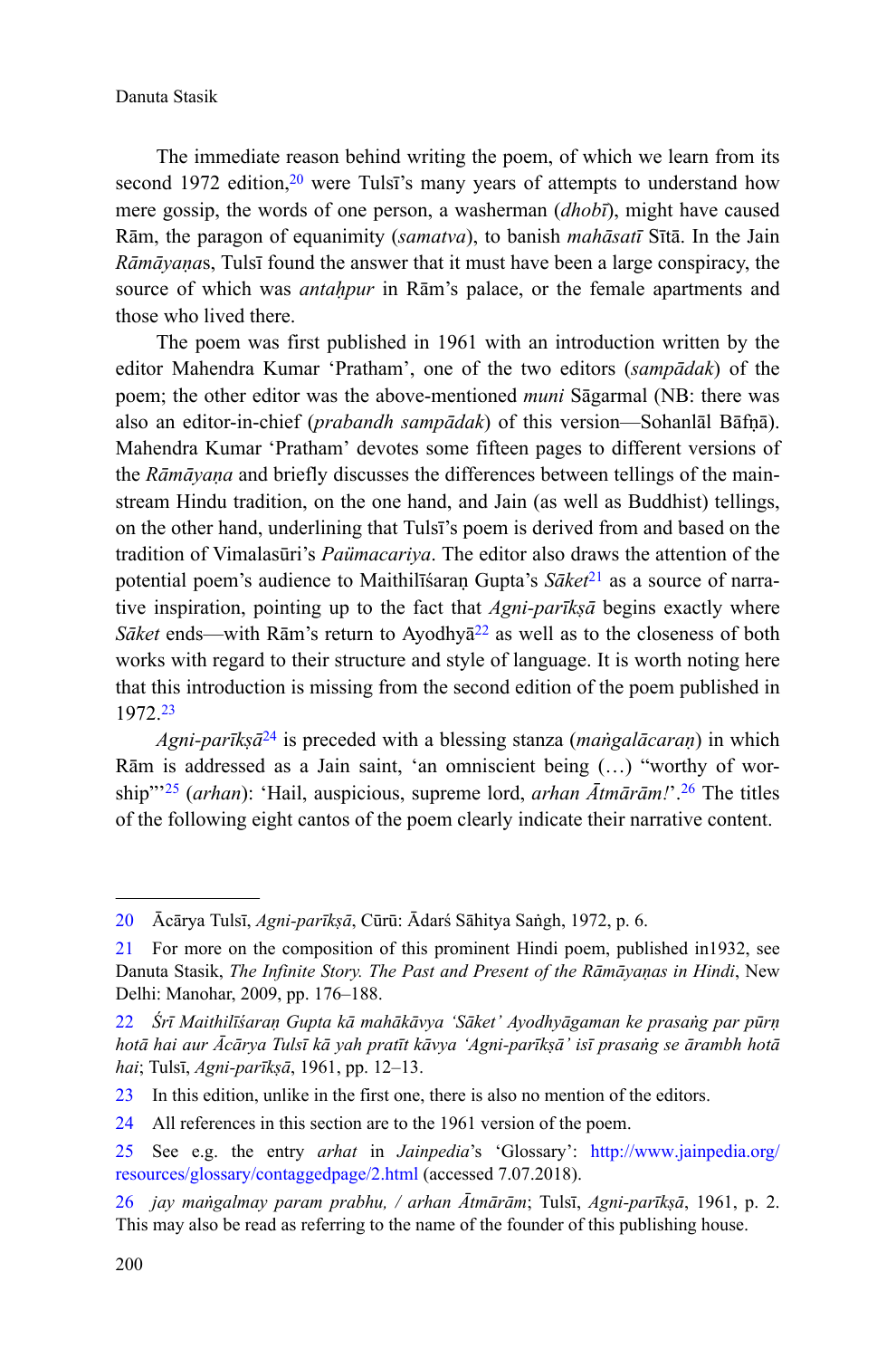The first canto, *Śubhāgaman* ('Welcome', pp. 3–18), opens after the exiles, Rām, Sītā and Lakṣmaṇ, return to Ayodhyā from Laṅkā. It depicts their welcome by the entire population of the city and ends with installing Rām as King of Ayodhyā.

The second canto, *Ṣadyantr* ('Conspiracy', pp. 19–43), narrates the plot conceived by Sītā's co-wives ( $pair\bar{a}ni\bar{y}\bar{a}$ ).<sup>27</sup> Disappointed by the fact that Rām has lost his head for her completely, especially after she became pregnant, they aim to make Rām banish Sītā and ask her to draw a picture of Rāvaṇ. At first, she refuses to do so and says that she does not know what Rāvaṇ looks like as in his presence her eyes were always downcast (which, of course, is self-evident proof of Sītā's virtue as a woman). Finally, she yields to her co-wives' repeated requests and draws a picture of Rāvaṇ's feet that, as it soon proves, is used instrumentally against her. Jealous women also spread scandalous rumours against Sītā, basing them on the fact that she was alone in Laṅkā for six months, and Rāvaṇa had always felt a great passion for her.

The third canto, *Parityāg* ('Abandonment', pp. 44–68), narrates how helpless Sītā, at the order of Rām, is left in a terrifying forest by Krtānmukh, a commander in Rām's army. Filled with indignation and confused as to why Rām has treated her thus, all that she really wants, quite paradoxically, is that Krtānmukh conveys to Rām, Laksman and her co-wives a message with good wishes.

In the fourth canto, *Anutāp* ('Torment', pp. 69–96), Sītā finds shelter in Puṇḍarīkpur ruled by King Vajrajaṅgha. She settles in a hut and, practically speaking, functions there like a Jain nun in an *aṇuvratī* community and is known to everyone merely as 'Sister' (*bahanjī*). When Krtānmukh comes back to Ayodhyā and conveys Sītā's message to Rām, he realizes with utter clarity what a mistake he has made in forsaking Sītā. He rushes to the forest to bring her back but unable to find her comes back to Ayodhyā (called Sāket this time), all the while regretting his deed. Nothing pleases him; he stops seeing his queens who, realizing to what a wretched state their actions have brought their husband, regret them sincerely.

The fifth canto, *Pratiśodh* ('Retaliation', pp. 97–120), narrates the life of Sītā's sons, Lav and Aṅkuś—their birth, upbringing and education. When the time of their marriage comes, they learn from *rsi* Nārad about their lineage, who their father is and that he abandoned Sītā on false accusations. (NB. In this part of the poem, Nārad functions on a principle similar to *deus ex machina*—his sudden appearance is an evident narrative device in the poem, resulting in more or less unexpected twists in the course of action.) Once they get to know this, they

<sup>27</sup> This is in compliance with the tradition of the Jain *Rāmāyaṇa*s.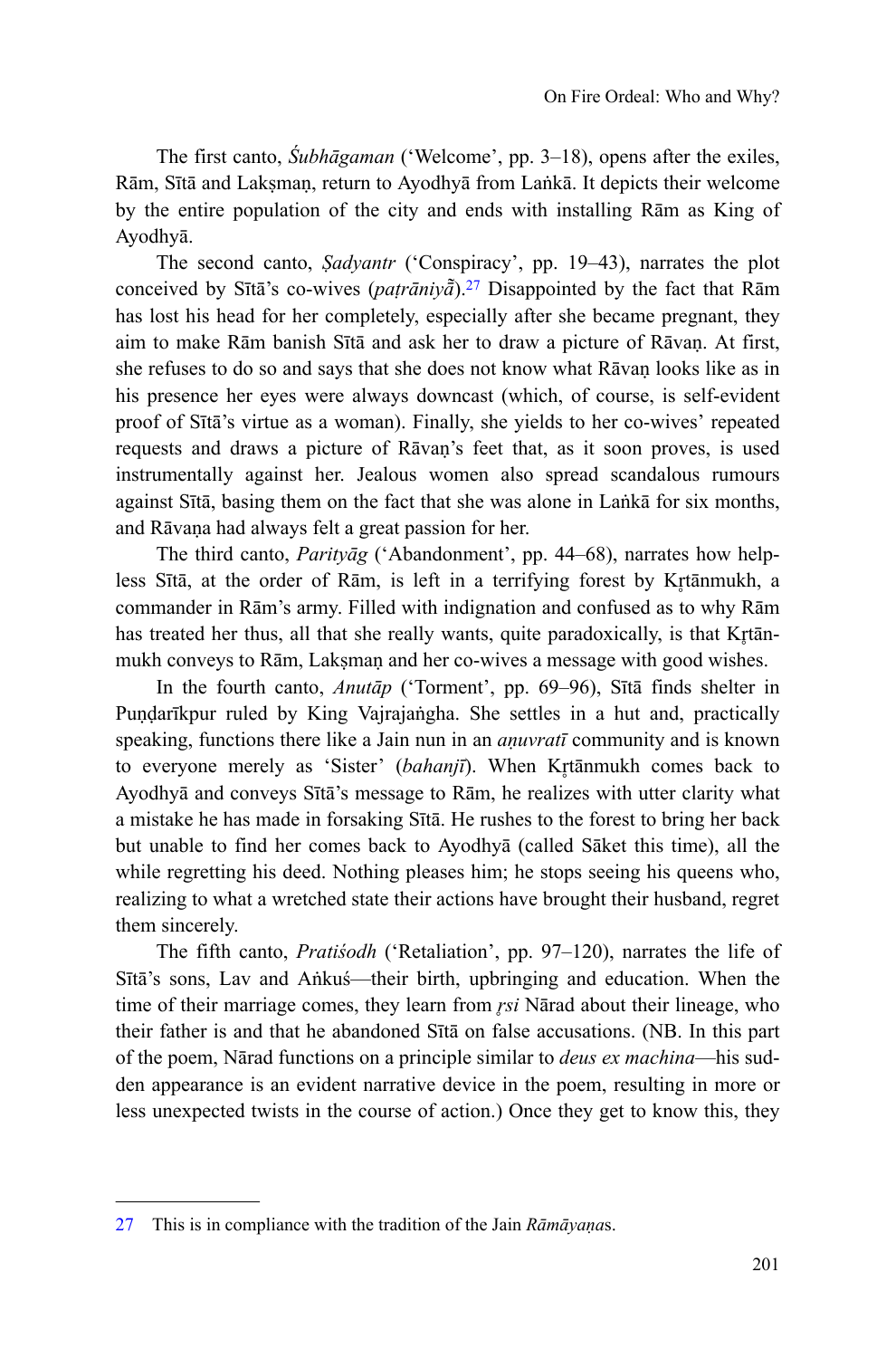vow to avenge their mother, and with this aim they get ready to proceed to Ayodhyā. Sītā tries to prevent her sons from going there but to no avail.

The ensuing fierce combat of Lav and Aṅkuś with Rām and Laksman is described in the sixth canto, *Milan* ('Meeting', pp. 121–150). The intervention of Nārad puts an end to it. The father and his sons are publicly reconciled.

The narrative reaches its zenith in the seventh canto, *Agni-parīkṣā* ('Ordeal by Fire', pp. 151–174), in which Rām sends Hanumān to bring Sītā back to Ayodhyā. At first, she refuses but then changes her mind, expressing her wish to undergo *agni-parīkṣā.* She thus wants to prove her purity as well as to be cleared of her ill repute.

After Sītā enters fire, it turns into water which forces the panicking people to praise her as Mahāsatī. The water rises and floods everything around, which frightens everyone even more. People become aware of the fact that this is a direct result of their wrongdoing—inventing and circulating rumours about Sītā, the one who is Mahāsatī. Greatly distressed, they pray to Sītā for forgiveness:

Om, hail Mother Sītā! There is no saviour but you, oh Mother of the World! Om, hail Mother Sītā!<sup>28</sup>

Sītā is moved by the people's prayer and also sees how terrified they are—gesturing with both her hands, she makes the water start to recede. The situation returns to normal. Her sons, Rām and other family members pay Sītā due respect.

The last canto, *Praśasti* ('Eulogy', pp. 175–180), at first glance seems to have no direct relation to the poem's narrative. In fact, it can be seen as *Agniparīkṣā*'s metatext helping its reader to understand strategies applied in the poem that enhance how its meaning can be construed. There it is stated that although there are many versions of the *Rāmāyaṇa*, Indian culture speaks through all of them and opens 'the knots of cognizance' (*jñān-granthiya*). Many of these tellings underline Sītā's valour (*Sītā kā śaurya*) that has always been a positive challenge for women and their awakening.<sup>29</sup> This canto also refers to the immediate circumstances of the poem's creation and the names of persons who are seen as a source of inspiration for the poet (this also includes Tulsī's mother). An important stimulus for writing down a telling earlier conceived by Tulsī was the bicen-

<sup>28</sup> *oṃ jay Sītā Mātā, / tere binā na koī Jagadambe! trātā. / oṃ jay Sītā Mātā*; Tulsī, *Agni-parīkṣā*, 1961, p. 170.

<sup>29</sup> vāstav mẽ Bhārat kī samskrti / hai Rāmāyan mẽ bol rahī, / apne yug ke samvādõ se / vah jñān-granthiyā khol rahī. // jis mẽ Sītā kā śaurya bharā, / jīvan detā sandeś nayā, / *ādeś nayā, upadeś nayā, nƗrƯ-jƗgrֈti unmeṣ nayā*; Tulsī, *Agni-parīkṣā*, 1961, p. 177.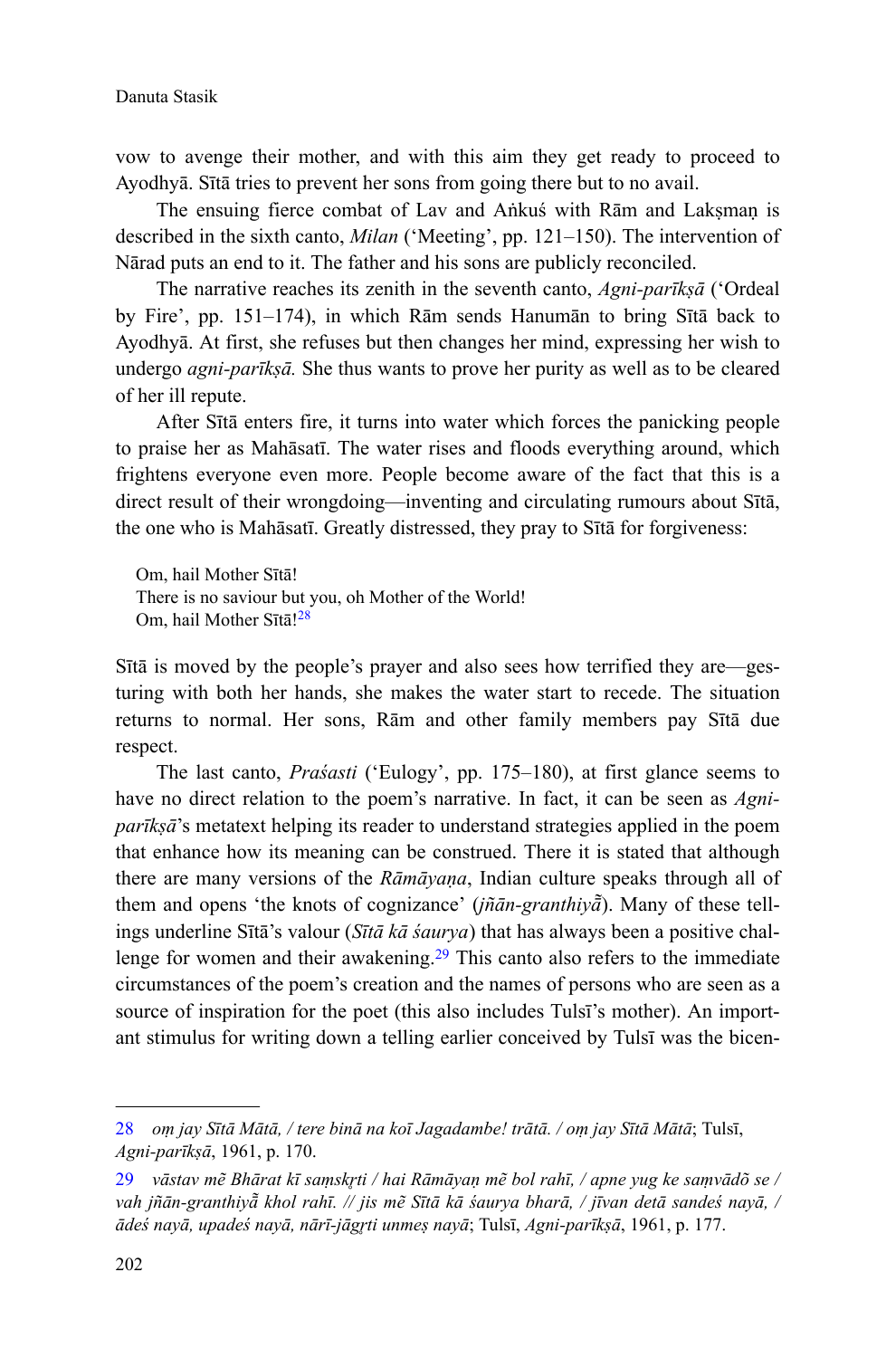tenary of the Terāpanth order that fell on 26 June 1960. And the very symbolic date of its completion on 15 August 1960, or the Indian Independence Day, is followed by well-wishing verses for ruling class(es). One may read these verses as an expression of the immersion of *Agni-parīkṣā* in an entirely present-day reality but in fact, by means of a double entendre used here, the poem's audience is also immersed in the Jain context—via the multiple use of the word *vardhamān* ('increasing, growing; prosperous'), Mahāvīra—born as Vardhamāna, the great reviver of the Jain tradition and a paragon of prosperous kingship—is evoked<sup>30</sup>

# **3. From a Work of Poetry to 1970 Riots in Raipur: Causes and Aftermath**

In 1970, nine years after the publication of *Agni-parīkṣā*, Ācārya Tulsī was spending *cāturmās* in Raipur, in the-then state of Madhya Pradeś. In his review article on *Agni-parīkṣā*, K.C. Lalwani notes that after all those years after publication, the poem:

became a victim of fanatical agitation and political action (…). If during these years the Sanatanist orthodoxy could survive despite the work, it would have remained equally unscathed even in future. But this was not going to be and the Sanatanist orthodoxy suddenly woke up. (…) behind this Sanatanist uproar there is the hidden hand of some of the leading lights of the Jaina order who never viewed the Acarya's reformist mission with sympathy and who may have provided the necessary fuel to ignite the fire'.<sup>31</sup>

In view of the scarcity of material available on this subject, I have been unable to determine whom Lalwani meant as 'the leading lights of the Jaina order'. At least one source mentions a religious leader who acted against Tulsī and his poem32; Peter Flügel refers to 'the Śaṅkarācārya sect and the "Hindu government"<sup>23</sup>. We also learn from Lalwani's review that when the situation had

<sup>30</sup> *vardhamān śāsan mudit vardhamān pariṇām. / vardhamān sāhitya hai vardhamān sab kām*; Tulsī, *Agni-parīkṣā*, 1961, p. 180. I would like to thank Eva de Clercq for drawing my attention to the double entendre used in these verses.

<sup>31</sup> K.C. Lalwani, 'Agni-pariksa (a review article)', *Jain Journal*, vol. 6, no. 1, 1971, p. 134. I express my gratitude to Peter Flügel for drawing my attention to this review.

<sup>32</sup> It is said that this leader presented some passages from the book to the public in Raipur, 'claiming that the Acharya had insulted Sita'; [http://aryashaadi.com/svetambar/](http://aryashaadi.com/svetambar/default.aspx) [default.aspx](http://aryashaadi.com/svetambar/default.aspx) (accessed 3.06.2018).

<sup>33</sup> Flügel, *Askese und Devotion*, vol. 56.2, pp. 721, cf. also p. 927.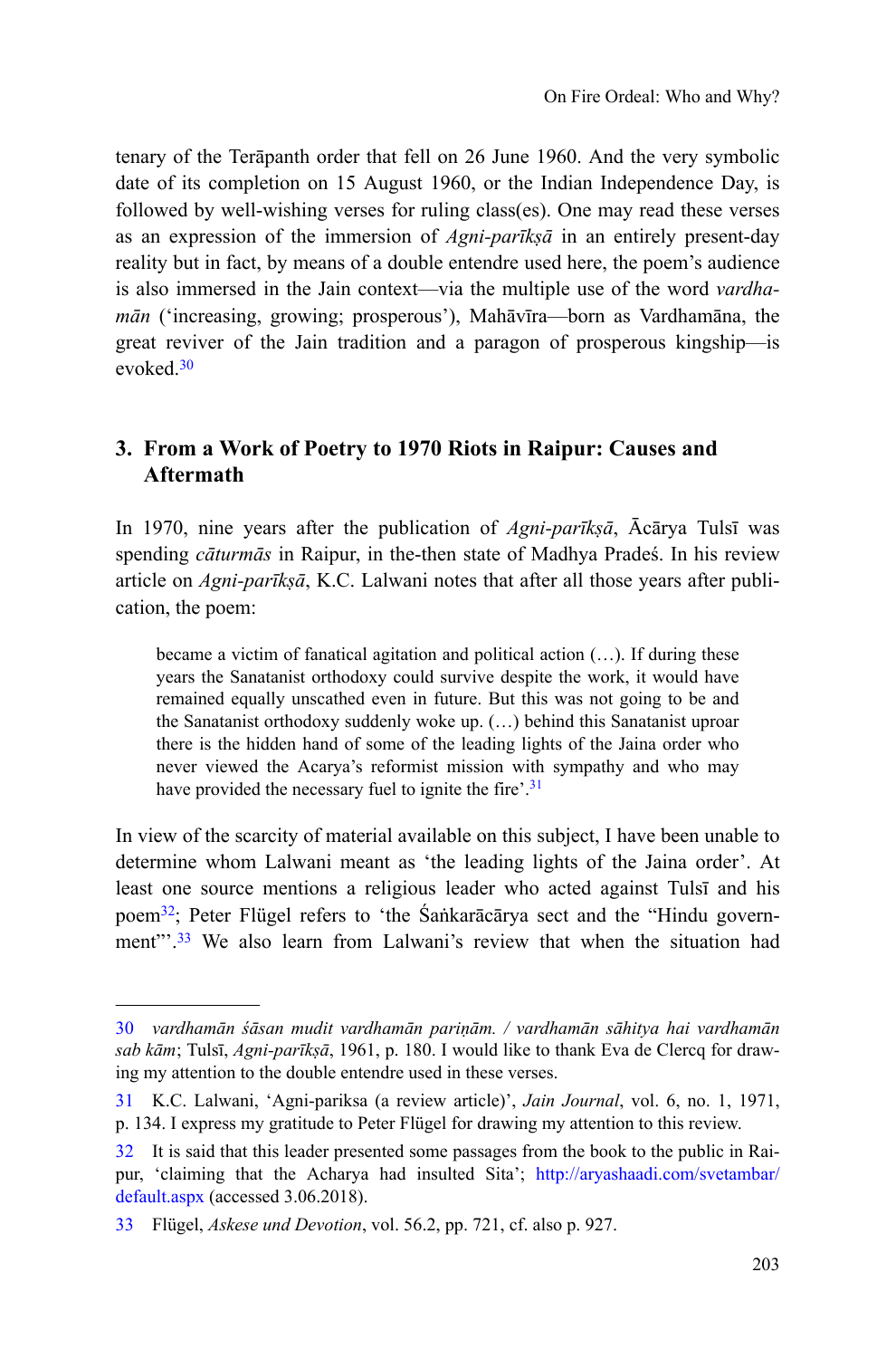already unfolded, Ācārya Tulsī was persuaded 'to give a sermon on his version of the Rama-story which he did in good faith on August 16, 1970'.<sup>34</sup> Public opinion was not convinced by his narrative and fell prey to intensified agitation against *Agni-parīkṣā* (and thus against Tulsī?). All this resulted in the violent communal disturbance that broke out in Raipur on 16 August; the tent in which Tulsī was giving his sermons was burnt down and the town left at the mercy of the rioters.<sup>35</sup> The troubles continued until 8 November 1970 when Ācārya Tulsī realized that there was not much he could do to help calm the situation but leave Raipur, which he did despite the fact that Jain monks are not allowed to travel during *cāturmās*.

The book itself, or rather all its copies, were to be confiscated by the Government of Madhya Pradesh by the order of the State Government. Particular allegations were made against the verses on pages 29, 33, 38, 39, 43, 44 and 86 of the poem. A relevant section of the order in the case 'Ramlal Puri $36$  vs State of Madhya Pradesh', examined by the Madhya Pradesh High Court in 1970, says:

Bhopal the 28th September, 1970, No. 4581–6014-I-K-70, whereas it appears to the State Government that couplets finding place on pages 29, 33, 38, 39, 43, 44 and 86 of the book named 'Agni Pariksha' written by Shri Acharya Tulsi and published by Atmaram and Sons Delhi, Jullunder, Jaipur, Meerut, Chandigarh are grossly offensive and provocative and contain matters which are deliberately and maliciously intended to outrage the religious feelings of Sanathani Hindus by insulting the religion and religious beliefs of the said class and the publication of such matter is punishable under Section 295A of the Indian Penal Code, 1860 (45 of 1860).

Now, therefore, in exercise of the powers conferred by Section 99-A of the Code of Criminal Procedure, 1898 (5 of 1898), the State Government hereby declares every copy of the said book 'Agni Pariksha' to be forfeited to the Government of Madhya Pradesh.<sup>37</sup>

From this order we also learn that the State of Madhya Pradesh justified its action by stating:

<sup>34</sup> Lalwani, 'Agni-pariksa' p. 134.

<sup>35</sup> Lalwani, 'Agni-pariksa', pp. 134–135 and Nirmal Baid, 'Life of a Legend: Acharya Tulsi', *Jaina Studies: Centre of Jaina Studies Newsletter*, March 2015, issue 10, p. 44, with two photos related to the Raipur riots.

<sup>36</sup> Ramlal Puri of Atmaram and Sons, the publisher of the first edition of *Agni-parīkṣā* in 1961.

<sup>37</sup> Section 3 of the order of Madhya Pradesh High Court 'Ramlal Puri vs State of Madhya Pradesh on 24 December, 1970'; <http://indiankanoon.org/doc/1645758/> (accessed 27.09.2017).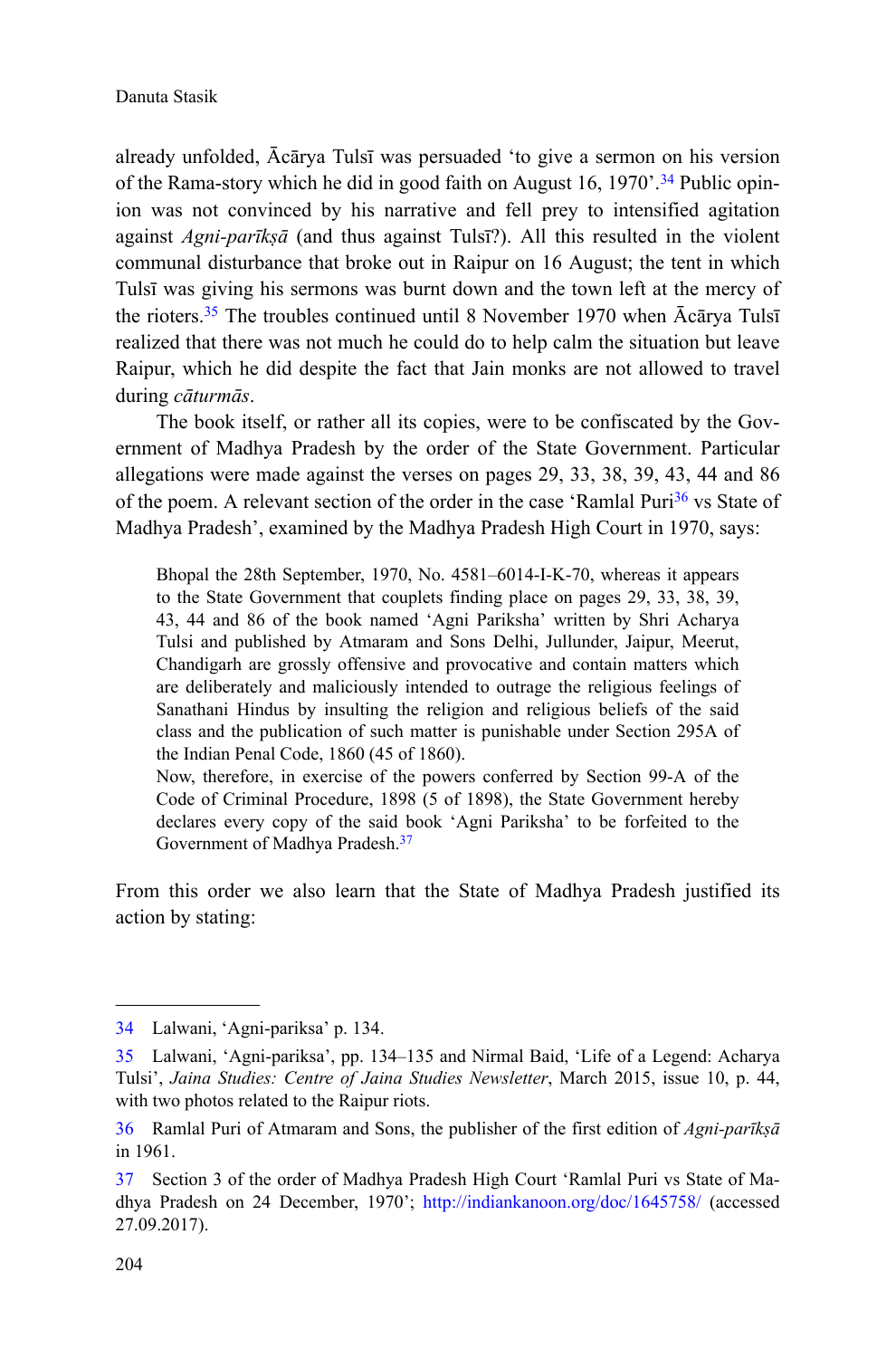6. '(…) For generations, in the hearts of the Hindus, Shri Ram and his consort Sita, were recognised as incarnation of Vishnu and Lakshmi. In matters of filial, fraternal and conjugal love, affection and devotion and above all in the discharge of the duties as a Ruler, prepared to sacrifice any and every personal pleasure, he set an ideal—Generations have deified him and his consort'.

To which Madhya Pradesh High Court responds:

7. The said book 'Agni Pareeksha' does not evidently treat Shri Ram and Sita as incarnation of Lord Vishnu and Goddess Lakshmi, but describes Shri Ram as a 'Siddha Punish,' [sic DS] which means, he was a man who had attained perfection and ultimate Nirvan. Similarly, Sita is described not as incarnation of Goddess Lakshmi, but as one of the 16 Maha Satis, who proved her virtues as an ideal woman by going through the ordeal of putting herself into fire.

In 1972, in the aftermath of all these events, a slightly modified, the alreadymentioned version of *Agni-parīkṣā* was published by a different publisher— Ādarś Sāhitya Saṅgh from Churu in Rajasthan.

# **4.** *Agni-parīkṣā:* **What Was Objectionable?**

Let us now scrutinize these verses of *Agni-parīksā* that were indicated as offensive by the State of Madhya Pradesh and compare them with the relevant portions of the 1972 version.

## 4.1. Page 29/1961

The passage on page 29 focuses on the beginnings of the scheming of Sītā's cowives:

While returning from a meeting, Raghuvar instinctively cast a look At a picture put on the pedestal Together with *pūjā* accessories. 'Feet resembling Rāvaṇ's feet here?' Surprised Ārya began to question [the queens]. 'How can we know? This is [for] the daily rite Of [our] master's beloved chief queen'.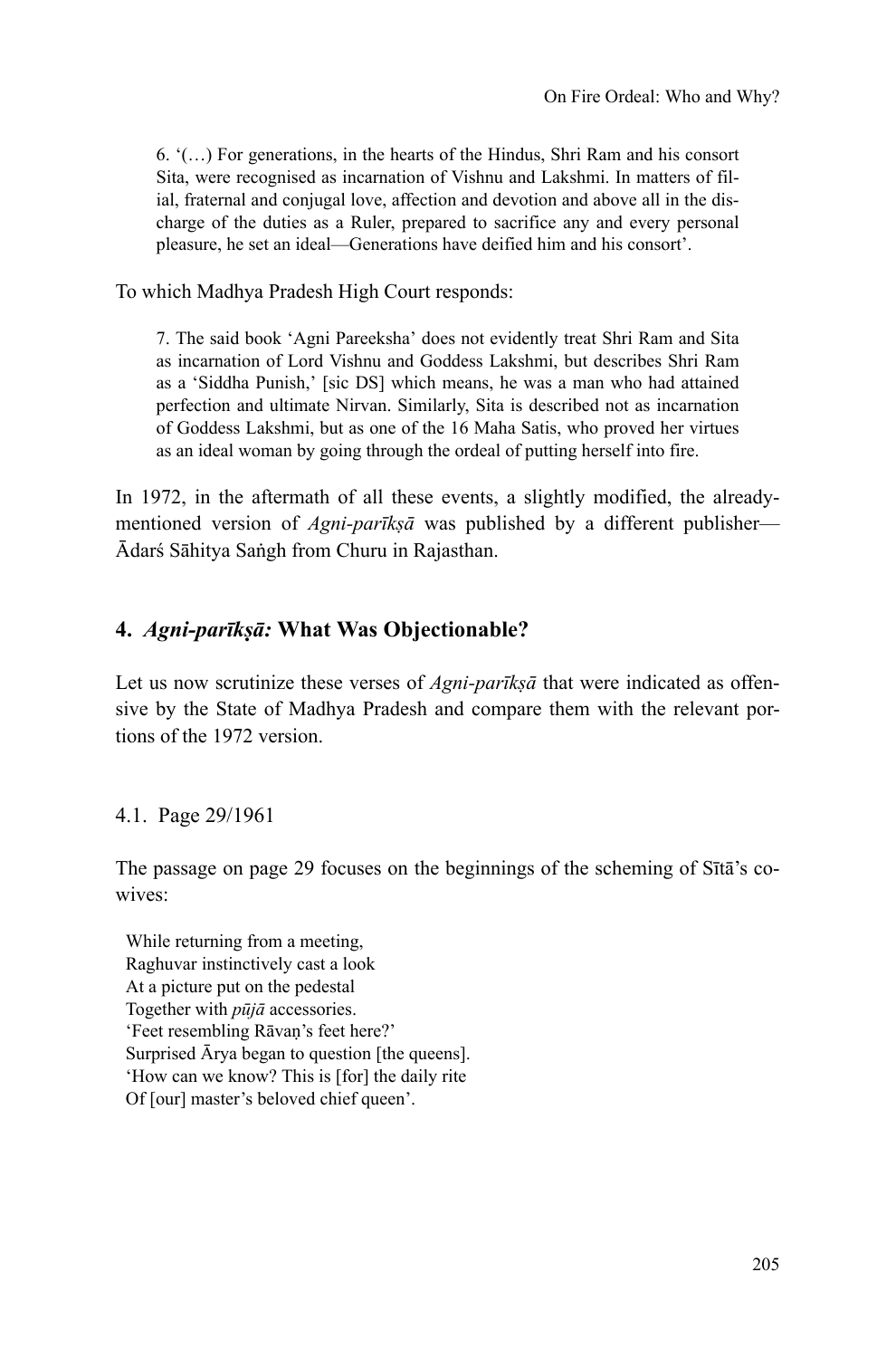'Don't talk nonsense!', The Lord of Ayodhya simply ignored them and departed quickly.<sup>38</sup>

The rest of the verses on page 29 develop the thread of conspiracy against Sītā the queens with the help of their servants spread the gossip that she worships Rāvaṇ's feet. What is interesting, the whole content of this page has been left exactly the same in the 1972 version.<sup>39</sup>

4.2. Page 33/1961

The State of Madhya Pradesh also indicated as objectionable a passage found on page 33 in which the results of the next stage of the conspiracy against Sītā are dealt with.

While in the women's quarters respect [for her] has grown, In the houses [of Ayodhyā] this so-called *Mahāsatī* has earned ill repute.

For six months continuously, she lived all alone in Laṅkā, How can one believe in her unshakable purity? The heart of Daśmukh had always been drawn to her, And he wanted to fulfil his desire being gentle and harsh.<sup>40</sup>

Sītā, derisively referred to as the 'so-called *Mahāsatī*', and furthermore her reputation are put to a severe test by Rāvaṇ's scandalous attitude towards her in the original poem. The 1972 version, while still referring to people's suspicion, does not leave the least doubt about her flawless nature and determined attitude towards Rāvaṇ.

1972 While in the women's quarters respect [for her] has grown, In the houses [of Ayodhyā] doubt surrounds this Mahāsatī, Janak's daughter.

<sup>38</sup> *rakkhā vah citr pīṭhikā par / pūjā sāmagrī sāth-sāth, / saṃsad se āte Raghuvar kā / ho gayā sahaj hī drṣtipāt, / Rāvaṇ ke se ye pair yahã / vismit ho, baiṭhe pūch ārya. / 'ham kyā jāne' yah to Prabhu kī / priy paṭrānī kā nitya kārya. / kyõ kartī ho tum sabhī vyarth, anargal bāt. / sahaj upekṣā kar cale tvarit Ayodhyānāth*; Tulsī, *Agni-parīkṣā*, 1961, p. 29.

<sup>39</sup> Cf. Tulsī, *Agni-parīkṣā*, 1972, pp. 26–27.

<sup>40</sup> *sarvādhik sammān baṛhayā apne antaḥpur mẽ. / tathākathit us mahāsatī kā apayaś hai ghar-ghar mẽ. / Laṅkā mẽ ekākinī rahī satat chaḥ mās. / uske aḍig satītva par kaise* ho viśvās. / ākarsit Daśmukh hrday rahā sadā us or. / banā vāsnā-pūrti ko, komal aur *kaṭhor*; Tulsī, *Agni-parīkṣā*, 1961, p. 33.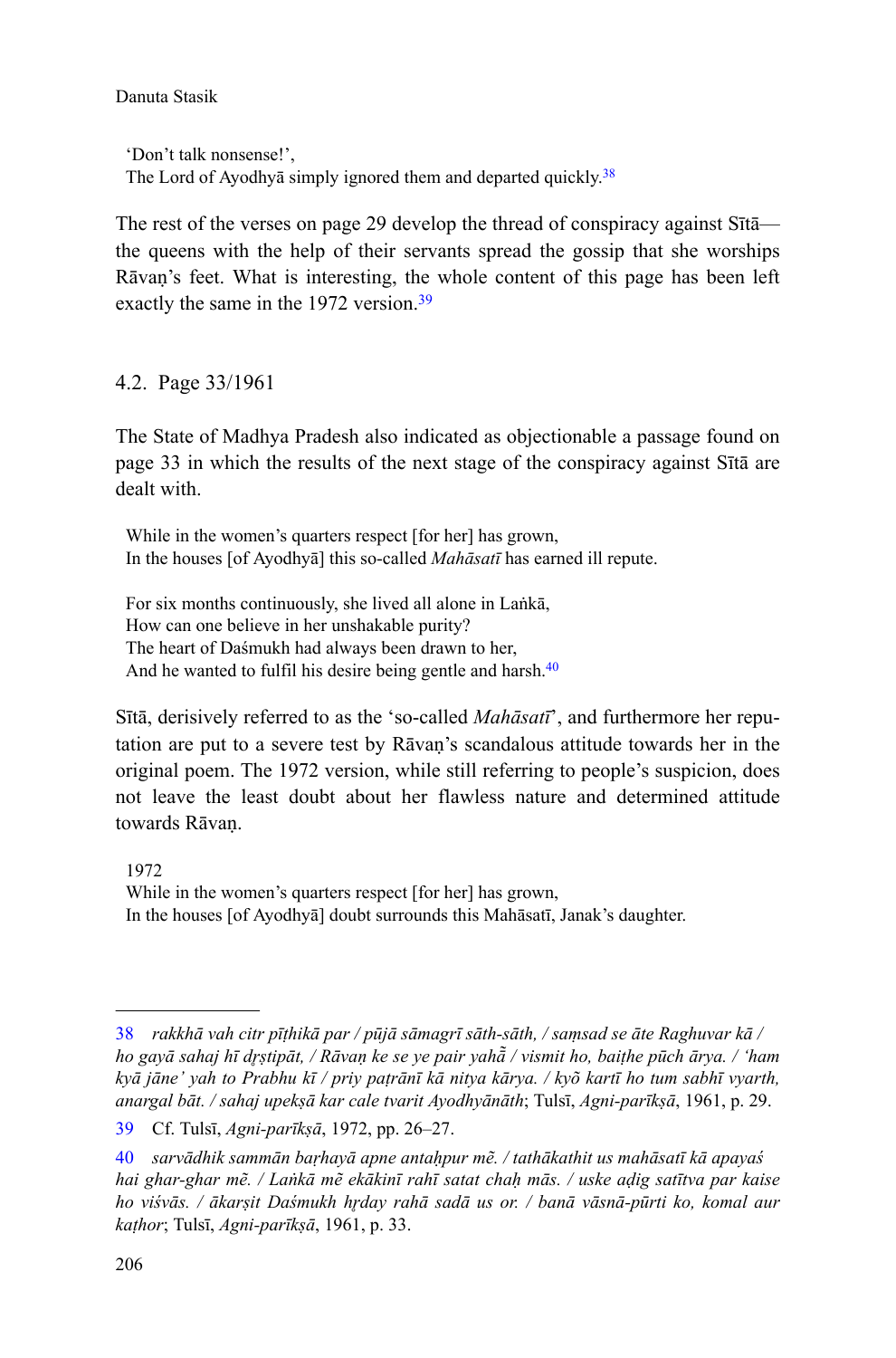Sītā suffered a lot, being all alone in Laṅkā But her virtuous nature has remained flawless. The heart of Daśmukh has always been drawn to her But Jānakī's heart has remained unshaken and hard <sup>41</sup>

#### 4.3. Pages 38–39/1961

The verses on pages 38–39 describe the growing despair of Rām, who roams around the streets of Ayodhyā and on each street corner hears about sinful Sītā and the downfall of morality in the royal house. Close reading of this section reveals that the objectionable pages belong to a much longer passage covering pages 37 to 41 that offers an image of what can be called *bhraṣṭ rām-rājya*, or the corrupt Rām's reign.

Wherever Rām goes, he overhears people talking ill of him and Sītā, of their disgrace and the loss of respect by the family of Raghu.

Alas! The delightful Solar Dynasty is being disgraced. The ornament of the Raghu family has become a slave of the depraved one. He is infatuated with her day and night, With her who enjoyed herself in Lanka for six long months.<sup>42</sup>

Rām goes on and comes across mothers concerned about maintaining proper behaviour in their families and thus their dignity (*kul-maryādā*); they call Sītā 'fallen' (*patitā*) and 'promiscuous (principal) queen' (*kulṭā paṭrānī*).<sup>43</sup> Then he chances upon a group of the elders *(vrddhjan)* who criticize Sītā's lack of restraint, ignorance of what propriety and family honour are,<sup>44</sup> and thus infer that she must have behaved indecently in the presence of Rāvan.<sup>45</sup> The elders are especially exasperated by the fact that under Rām's rule, no one listens to those who, thanks to their life experience, know what the bounds of propriety (*mar-*

<sup>41</sup> *sarvādhik sammān baṛhāyā apne antaḥpur mẽ. / janak-sutā us mahāsatī ke prati śaṅkā ghar-ghar mẽ. / Laṅkā mẽ ekākinī, sahe bahut santāp. / lekin sītā kā rahā, śīl amal* niṣpāp. / ākarṣit Daśmukh hrday, rahā sadā us or. / kintu Jānakī kā hrday, avical aur *kaṭhor*; Tulsī, *Agni-parīkṣā*, 1972, p. 30–31.

<sup>42</sup> *hāy! kalaṅkit ho rahā hai sūryavaṃś abhirām. / durācāriṇī ke bane haĩ Raghukultilak ġulām. / usmẽ hī āsakt ve rahte haĩ āṭhõ yām. / jisne Laṅkā mẽ kiyā cha-cha māsik ārām*; Tulsī, *Agni-parīkṣā*, 1961, pp. 37–38.

<sup>43</sup> Tulsī, *Agni-parīkṣā*, 1961, p. 38.

<sup>44</sup> *yõ ucchrֈ۪khal rahne vālī, maryādā kyā jāne? / kul kī ān aur ghar kī ujjvaltā kyā pahcāne?*; Tulsī, *Agni-parīkṣā*, 1961, 39.

<sup>45</sup> *Rāvaṇ ke sāth rahā niścit uskā anucit vyavahār*; Tulsī, *Agni-parīkṣā*, 1961.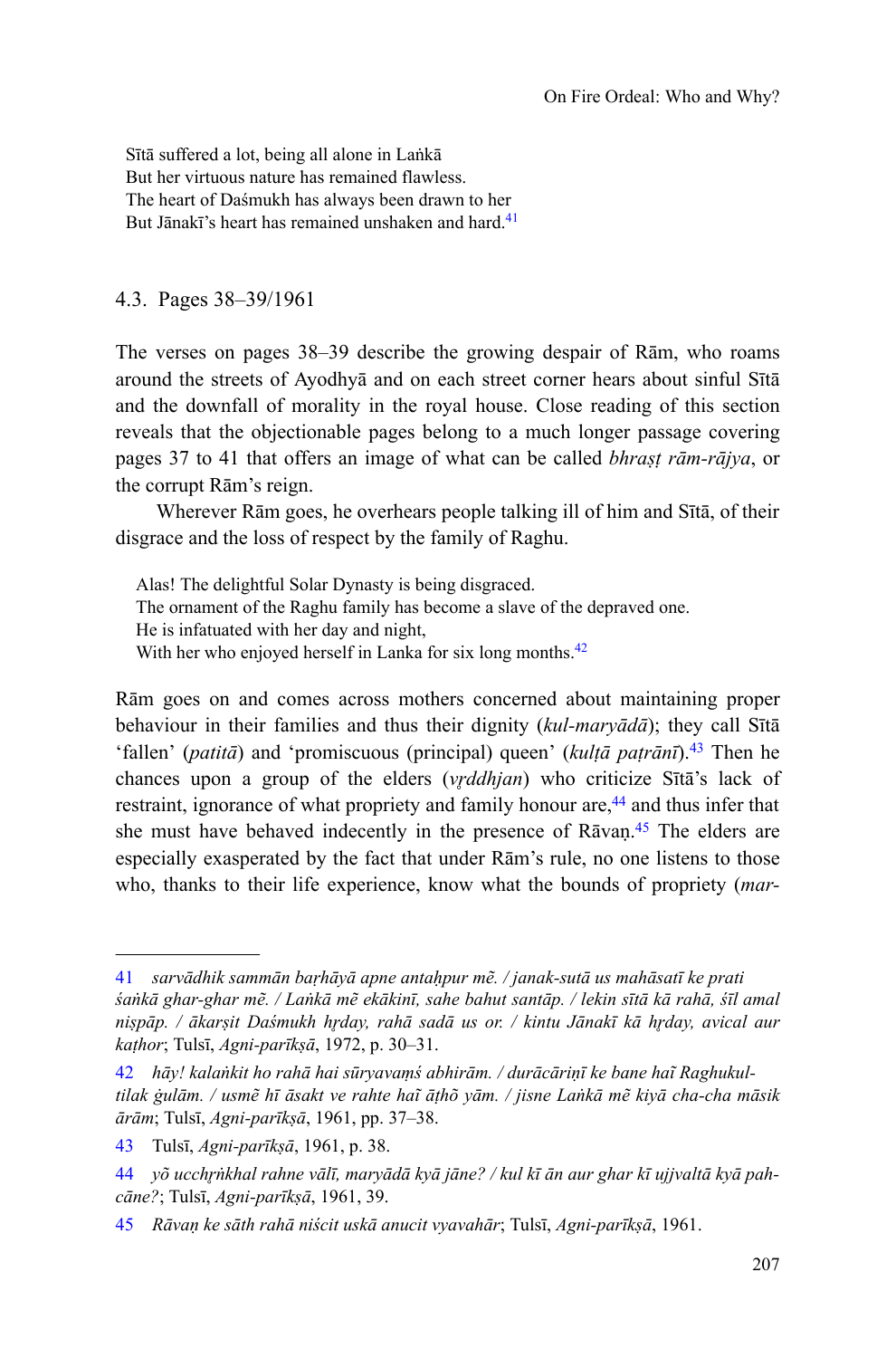*yādā*) are. They see this situation as a result of the *kaliyug* influence. Finally, Rām encounters rebellious youths (*yuvak*) critical of his unjust rule, ready to defend justice in their motherland (*mƗtrֈbhnjmi*) and India's dignity (*bhārat kā gaurav*).<sup>46</sup>

In the 1972 version, the contents of these pages (37–41) have been substantially reworked and shortened roughly to one page (34–35) with the purpose not to sully the good names of *rām-rājya*, Rām and Sītā (this order being not incidental but expressive of the hierarchy of priority).

#### 4.4. Pages 43–44/1961

The verses on pages 43–44 refer to the climax of a quarrel between a washerman (*dhobī*) and his wife (*dhoban*).<sup>47</sup> She comes home late and her husband does not want to let her in. He calls her a fallen, sinful woman (*patitā*, *pāpinī*) and tells her to go back to her new lover.

You fallen woman, stop this idle prattle! Go to your new beloved, You will be treated there with [due] esteem, There is no place for you here.<sup>48</sup>

*Dhoban* does not give up. She answers back insultingly by referring to her husband's female lineage<sup>49</sup> and adds:

I saw your esteemed family and good lineage! Oh, can there be anyone superior to the crest jewel Rām?

<sup>46</sup> Tulsī, *Agni-parīkṣā*, 1961, pp. 40–41.

<sup>47</sup> See Tulsī, *Agni-parīkṣā*, 1961, pp. 41–44.

<sup>48</sup> *patitā rahne de bakvās, / jā us nav priyatam ke pās, / hogā terā sammān vahƗ˾, / tere lie nahī̃ sthān yahā̃*; Tulsī, *Agni-parīkṣā*, 1961, p. 43.

<sup>49</sup> *terī mƗ˾, dādī, nānī kī mahimā ghar-ghar mẽ phailī hai re*; Tulsī, *Agni-parīkṣā*, 1961, p. 43.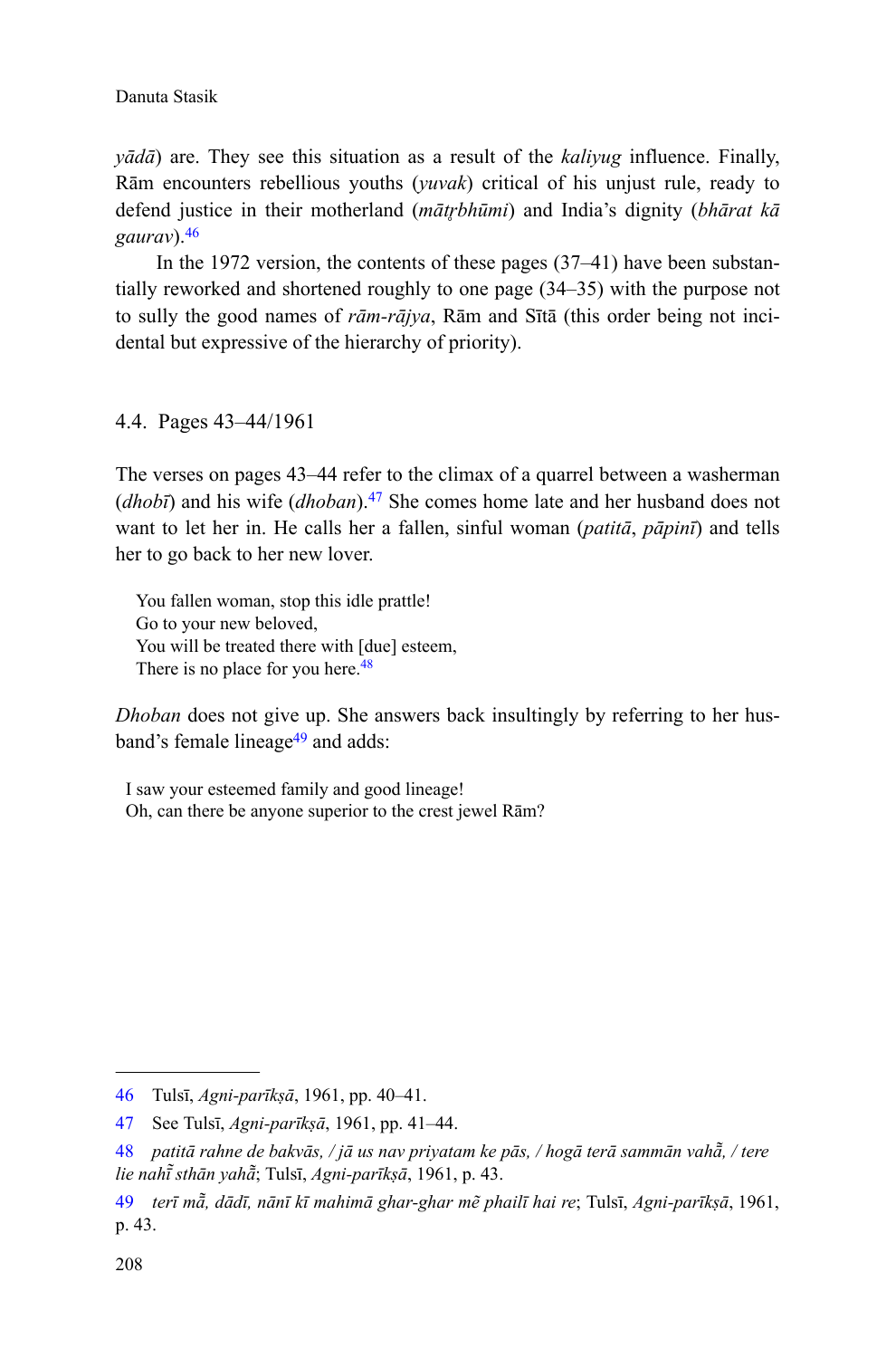Haven't you heard of high e s t e e m in his palace t o w a r d s  $S$  ī t  $\bar{a}$  ? Her, who worships Rāvan's feet, regarding him a god? You wretched, in what capacity are you speaking more and more insultingly? Stop bragging, get up and open the door! $50$ 

This passage in the 1972 version is reworked in the following way:

I saw your esteemed family and good lineage! Oh, can there be anyone superior to the crest jewel Rām?

```
Haven't you heard of Sītā's high position in his palace?
Hers, who every moment has respect for Rāvan in her
                                                                 h e a r t .
You wretched, in what capacity are you speaking more and more insultingly?
Stop bragging, get up and open the door!51
```
The comparison of both versions makes it clear that the wording of the 1972 lines focuses on changing the nature of the relationship between Sītā and Rāvaṇ. The 1961 version must have seemed especially outraging to petitioners because of Sītā's god-like veneration of Rāvaṇ, while in the 1972 version this has been greatly softened from direct contact worship into an indirect, socially acceptable, expression of respect to a man and, a king, by a woman. It may also be noted here that *dhoban*'s behaviour in both versions is expressive of the potential threat Sītā poses to the maintenance of social order if women were to behave improperly.

## 4.5. Page 86/1961

The lines on page 86 refer to an episode that is concerned with Krtanmukh's return to Ayodhyā and conveying Sītā's message to Rām. The general tells Rām of her fear, helplessness but also of a mixture of self-pity and indignation at the fact that Rām broke the relationship with her deceitfully and for no good reason.

<sup>50</sup> dekhā terā ucc gharānā, dekh liyā terā kul-vaṃś! / are! Rām se bhī ū̃cā kyā hai, koī *avataṃś [sic DS]? // nahƯ sunā kyā unke ghar mẽ Sītā kā kitnā sammān? / pūj rahī hai jo ˾ Rāvaṇ ke caraṇ mān karke bhagvān. / tū becārī [sic DS] kis gintī mẽ bol rahā baṛh-baṛh kyā bol? / bas rahne de dī̃g hā̃knā, uṭh, jhaṭpaṭ dravāzā khol; Tulsī, Agni-parīkṣā, 1961,* p. 43.

<sup>51</sup> *dekhā terā ucc gharānā, dekh liyā terā kul-vaṃś! / are! Rām se bhī ū̃cā kyā hai, koī avataṃs? // nahƯ sunā kyā unke ghar mẽ Sītā kā kitnā sthān? / jo pratipal apne man mẽ ˾ detī hai Rāvaṇ ko sammān. / tū becārā kis gintī mẽ bol rahā baṛh-baṛh kyā bol? / bas rahne de di̇̃g hā̃knā, uṭh, jhaṭpaṭ dravāzā khol; Tulsī, Agni-parīkṣā, 1972, p. 37.*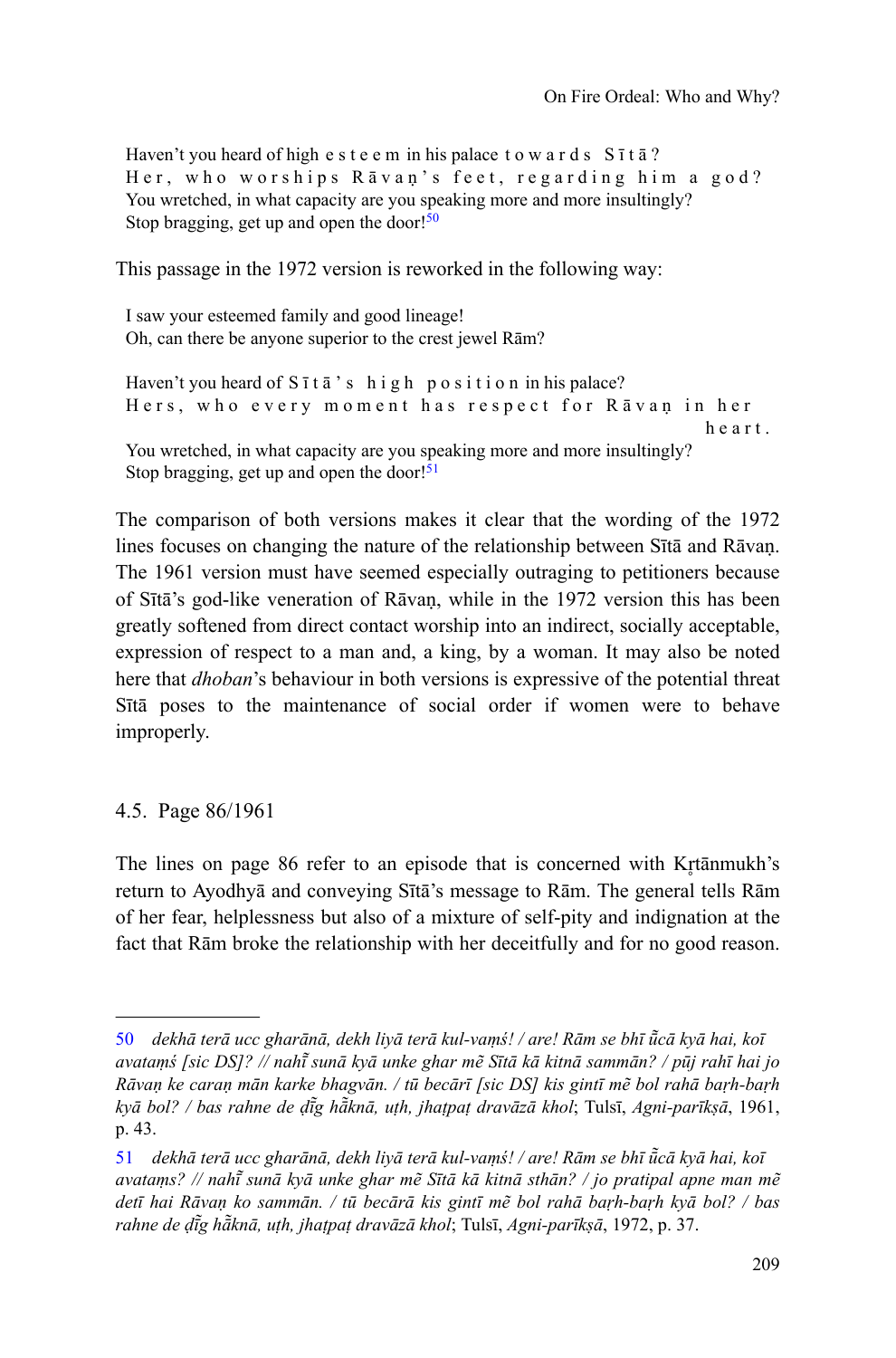She wishes him well but cannot understand why he betrayed her. From a close reading of this passage, we infer that speaking of Rām as a traitor and a partial person as well as referring to Sītā as base may have seemed especially objectionable:

1961 Why did [my] lord betray me, Instead of openly telling what was to be told? Sītā was not that base, Why did [her] master show partiality towards [her]?<sup>52</sup>

1972 Why did [my] lord betray me, Instead of openly telling what was to be told? All get justice, so why Such partiality towards Jānakī?<sup>53</sup>

## **5. Conclusions**

In the context of Hindi literature, Tulsī's *Agni-parīkṣā* offers an original vision of the well-known course of events that finally led to Sītā's rejection by Rām. The poem speaks in a distinctive authorial voice firmly rooted in the Jain tradition. However, for some Hindu traditionalists, commonly referred to in India as Sanatanis (*sanātanī*), '[Jain] deviations' in the way of presenting the characters and the narrative, and especially these sections that are underlining deep understanding for Sītā and full of compassion for her, and women in general, appeared to be an unbearable expression of open criticism of the Hindu tradition, an insult to Hindu feelings and faith, as well as to the Hindu deities—Sītā and Rām. Of special significance in this context is the fact that by specifying the date of the poem's completion and adding the wishes that follow it, by the use of the name Bhārat and by referring to Indian culture (*bhāratīv samskrti*, *bhārat kī samskrti*<sup>54</sup>) in a number of instances, the author linked his poem with the actual Indian reality. All this made his work, as well as himself, a much easier prey for communal and political attacks.

<sup>52</sup> *kyõ kiyā nāth! viśvāsghāt / jo kahnī kahte spaṣṭ bāt / sītā na kamīnī thī itnī / kyõ rakhā īś ne pakṣpāt*; Tulsī, *Agni-parīkṣā*, 1961, p. 86.

<sup>53</sup> *kyõ kiyā nāth! viśvāsghāt, / jo kahnī kahte spaṣṭ bāt. / sab pāte nyāy, jānakī ke / hī sāth rakhā kyõ pakṣpāt*; Tulsī, *Agni-parīkṣā*, 1972, p. 80.

<sup>54</sup> Tulsī, *Agni-parīkṣā*, 1961, e.g. pp. 164 or 177.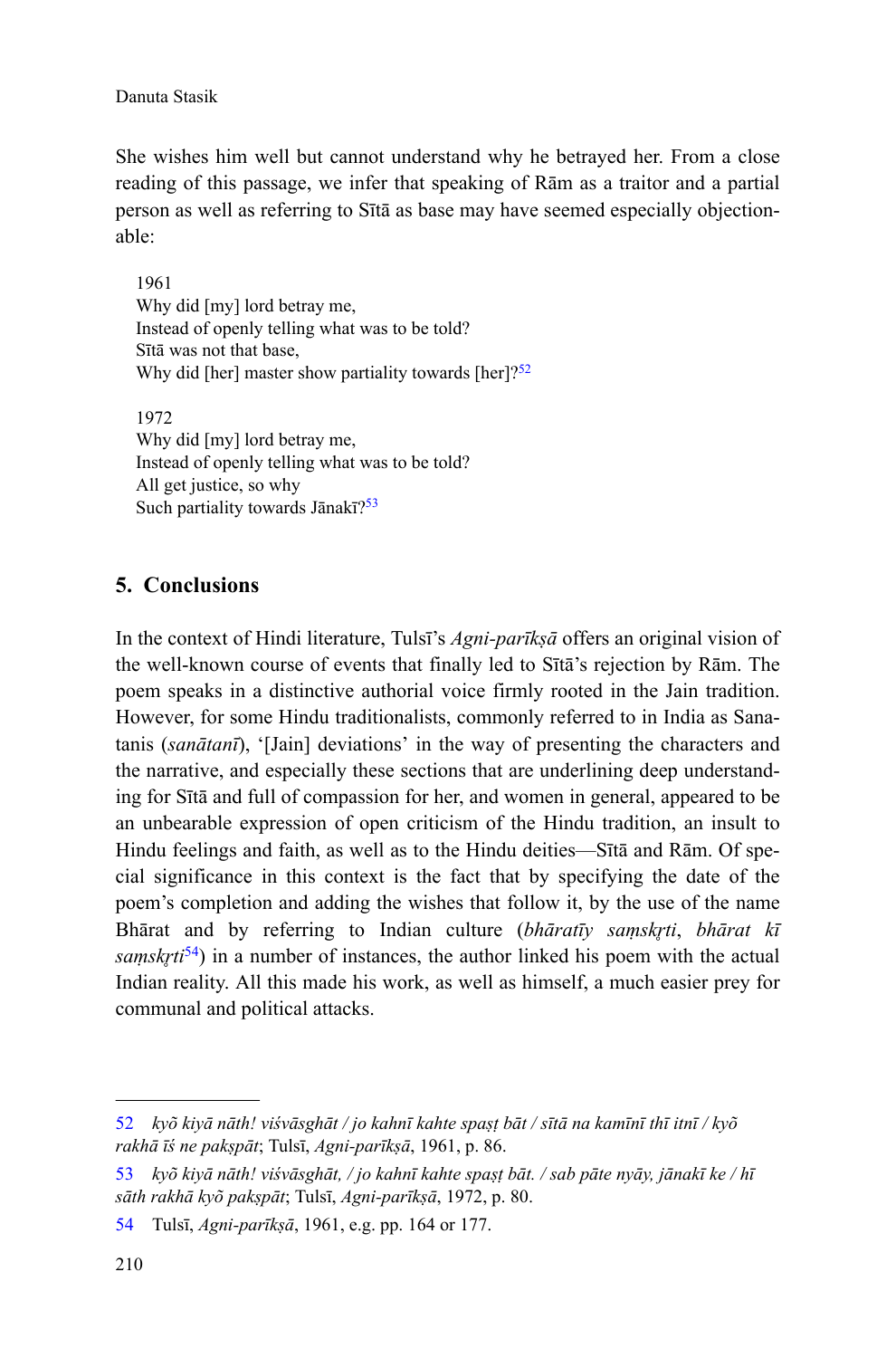The foregoing analysis of two versions of *Agni-parīkṣā* reveals how the writer's technique—in this case featuring a more cautious use of language in the 1972 edition, mainly in the form of omissions, lexical modifications and reworking the implied meaning—ceases to be a mere sequence of tactical actions and becomes a strategic choice, even if forced by external circumstances, that determines the final result.<sup>55</sup>

We may also add that the case of *Agni-parīkṣā*, on the one hand, vividly exemplifies the feeling of unintentional effect, as first of all, Tulsī did not intend to offend anyone with his poem. On the other hand, the interest in the poem—to a large extent caused by anxieties surrounding it—was significant enough to publish, as has been mentioned, its second, revised edition in a muted form meant to no longer affect traditionalists' feelings, though this attempt was not fully successful.<sup>56</sup> This all speaks volumes not only about their great influence, the narrative strategies adopted to meet a desired end but also, to use Peter Flügel's phrasing, 'how politically controversial the reinterpretation of traditional rites and myths is in India'.<sup>57</sup>

#### **Bibliography**

#### Primary Sources

Tulsī (Ācārya), *Agni-parīkṣā*, ed. by Sāgarmal and Mahendrakumār 'Pratham', Dillī: Ātmārām eṇḍ Sans, 1961.

Tulsī (Ācārya), *Agni-parīkṣā*, Cūrū: Ādarś Sāhitya Saṅgh, 1972.

#### Secondary Sources

- Baid, Nirmal, 'Life of a Legend: Acharya Tulsi', *Jaina Studies: Centre of Jaina Studies Newsletter*, March 2015, issue 10, pp. 43–45.
- Balbir, Nalini, 'Women in Jainism in India', in: Arvind Sharma (ed.), *Women in Indian Religions*, Delhi: Oxford University Press, 2002.

<sup>55</sup> Valerij Tjupa, 'Narrative Strategies', *The Living Handbook of Narratology*, p. 1 of the PDF retrieved on 17.06.2017 from [http://www.lhn.uni-hamburg.de.](http://www.lhn.uni-hamburg.de)

<sup>56</sup> Peter Flügel mentions in this context conflicts with the Śaṅkarācārya sect and with the followers of Sthānakavāsī and Mūrtipūjaka Jain sects in Churu; Flügel, *Askese und Devotion*, vol. 56.2, p. 972.

<sup>57</sup> … *wie politisch kontrovers die Neuinterpretation traditioneller Riten und Mythen in Indien ist*; Flügel, *Askese und Devotion*, p. 689.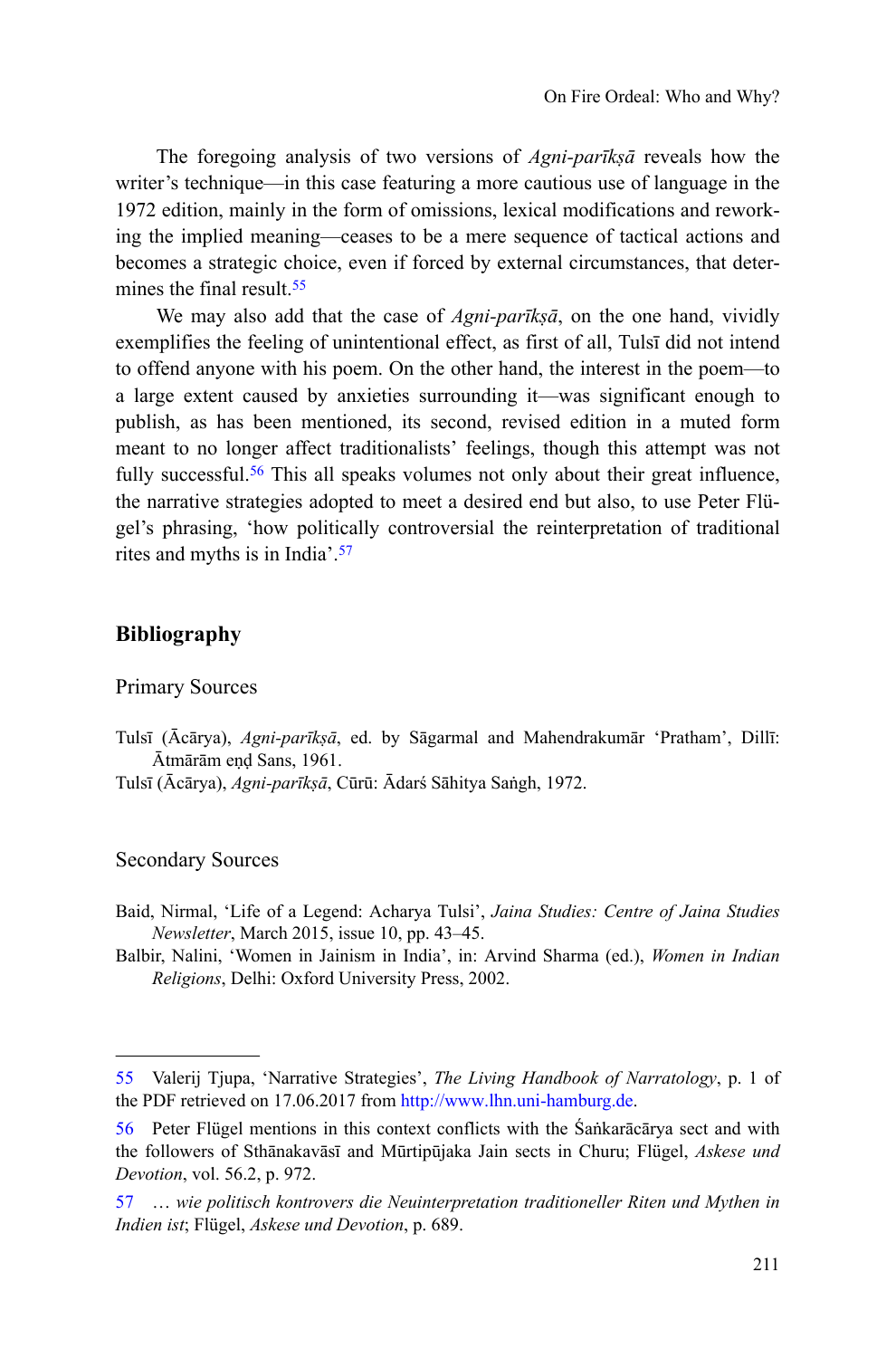- Chandra, K.R., *A Critical Study of Paumacariyaṁ*, Vaishali: Research Institute of Prakrit, Jainology and Ahimsa, 1970.
- Cort, John E., *Framing the Jina: Narratives of Icons and Idols in Jain History*, Oxford-New York: Oxford University Press, 2010.
- De Clercq, Eva, 'Jain Rāmāyaṇas' [http://www.jainpedia.org/themes/principles/sacred](http://www.jainpedia.org/themes/principles/sacred-writings/other-writings/jain-ramayanas.html)[writings/other-writings/jain-ramayanas.html](http://www.jainpedia.org/themes/principles/sacred-writings/other-writings/jain-ramayanas.html) (accessed 8.04.2018).
- Flügel, Peter, 'The Codes of Conduct of the Terāpanth Samaṇ Order', *South Asia Research*, vol. 23, no. 1, 2003, pp. 7–53.
- Flügel, Peter, *Askese und Devotion. Das rituelle System der Terāpanth Śvetāmbara Jaina*, Alt-und Neu-Indische Studien, vol. 56.1–2, ed. Albrecht Wezler and Lambert Schmithausen, Dettelbach: J.H. Röll, 2018.
- Fohr, Sherry, *Jainism. A Guide for the Perplexed*, London-New York: Bloomsbury Academic, 2015.
- Iyengar, K.R. Srinivasa, *Sitayana: Epic of the Earth-born*, Madras: Samata, 1987.
- Jain, Jyoti Prasad (ed.), *Muni Keśrāj krt sacitr Rām-yaśo-rasāyan-rās jain Rāmāyan/The Illustrated Manuscript of Jaina Ramayana*, Arrah: Sree Dev Kumar Jain Oriental Research Institute, [1990].
- Kelting, M. Whitney, 'Thinking Collectively about Jain Satīs: The Uses of Jain Satī Name Lists', in Peter Flügel (ed.), *Studies in Jaina History and Culture. Disputes and Dialogues*, Routledge, London-New York 2006, pp. 181–207.
- Kulkarni, V.M., 'Jain Rāmāyaṇas and Their Source', in Raghavan (ed.), *The Ramayana Tradition in Asia*, Delhi: Sahitya Akademi, 1980, pp. 226–241.
- Kulkarni, V.M., *The Story of Rāma in Jain Literature as Presented by the Śvetāmbara and Digambara Poets in the Prakrit, Sanskrit and Apabhraṁśa Languages*, Ahmedabad: Saraswati Pustak Bhandar, 1990.
- Lal, Mohan (ed.), *Encyclopaedia of Indian Literature: Volume 5—Sasay to Zorgot*, Delhi: Sahitya Akademi, 1992, pp. 4114–4115.
- Lalwani, K.C., 'Agni-pariksa (a review article)', *Jain Journal*, vol. 6, no. 1, 1971, pp. 126–135.
- Mallik, Vaidyanāth 'Vidhu', *Sītāyān: mahākāvya (maithili sāhitya kā utkrst granth*), Rājanagar: Sītāyān Prakāśan, 2031 (1974).
- Naidu, Vayu, *Sītā's Ascent*, New Delhi: Penguin Books, 2012.
- Plau, Adrian, 'The Deeds of Sita: A Critical Edition and Literary Contextual Analysis of the 'Sītācarit' by Rāmcand Bālak' (SOAS); [https://www.soas.ac.uk/staff/staff114223.](https://www.soas.ac.uk/staff/staff114223.php) [php](https://www.soas.ac.uk/staff/staff114223.php) (accessed 12.04.2018).
- Rāmpriyāśaraṇ, *Śrī Sītāyāṇ*, Janakpur: Janakpur: Udyog Vāṇijya Saṅgh, 1994.
- Sethi, Manisha, 'Chastity and Desire: Representing Women in Jainism', *South Asian History and Culture* 2009, vol. 1, no. 1, pp. 42–59.
- Tjupa, Valerij, 'Narrative Strategies', *The Living Handbook of Narratology*, PDF retrieved on 17.06.2017 from [http://www.lhn.uni-hamburg.de.](http://www.lhn.uni-hamburg.de)
- Trivedī, Śivāśaṅkar, *Ācārya Śrī Tulsī krֈt 'Agni-parīkṣā' kī agni-parīkṣā*, Sardārśahar: Śivāśankar Trivedī, Srian-Cetnā, 1970.